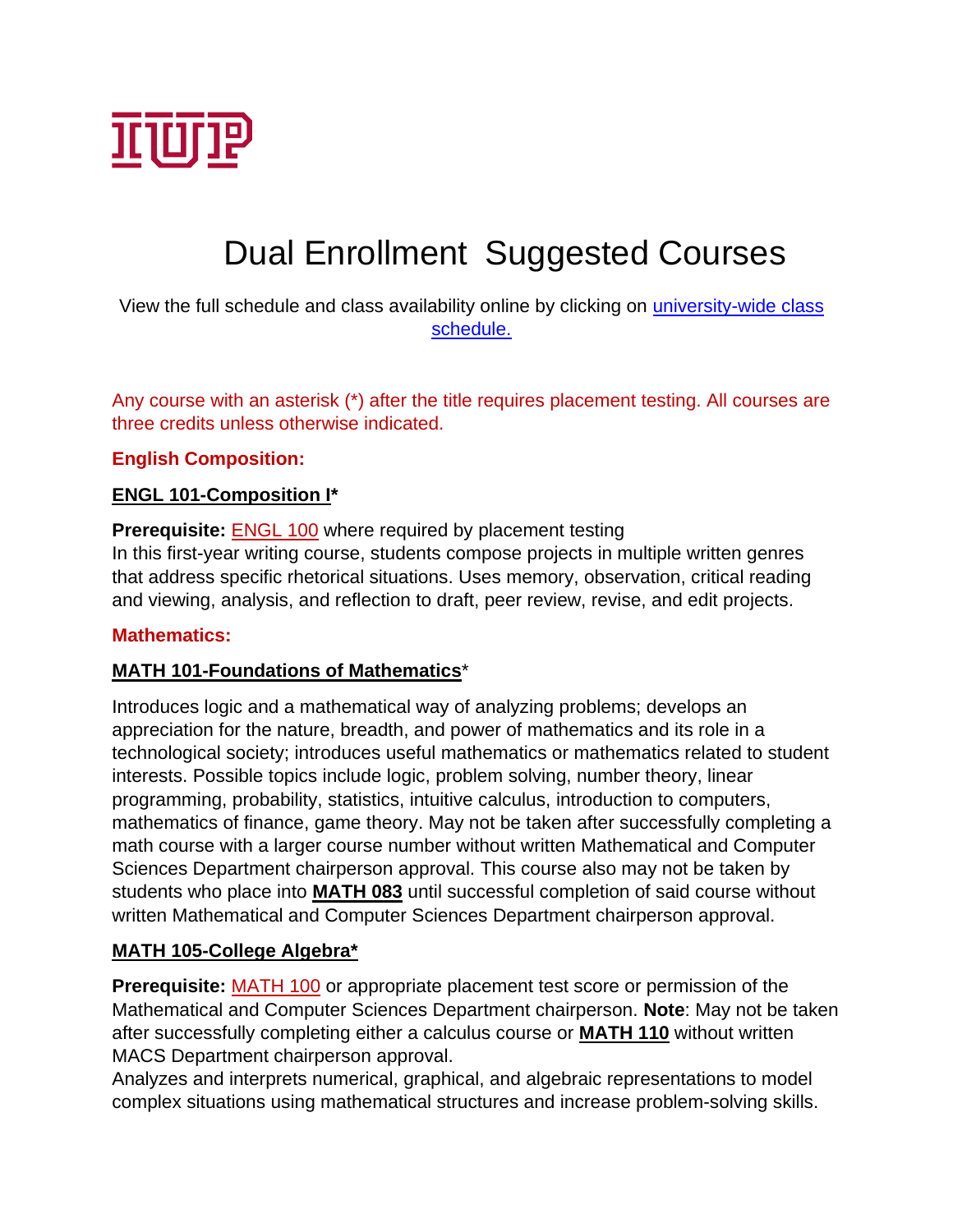Focuses on polynomial, exponential, and logarithmic functions, and basic right triangle trigonometry.

# **MATH 107-Business Mathematics\*** Business majors only

**Prerequisite:** [MATH](https://catalog.iup.edu/content.php?filter%5B27%5D=MATH&filter%5B29%5D=107&filter%5Bcourse_type%5D=-1&filter%5Bkeyword%5D=&filter%5B32%5D=1&filter%5Bcpage%5D=1&cur_cat_oid=6&expand=&navoid=841&search_database=Filter&filter%5Bexact_match%5D=1#tt7707) 100 or appropriate placement test score, for majors in Eberly College of Business. This course may not be taken after successfully completing a calculus course without written approval from the Mathematical and Computer Sciences Department chair.

**Corequisite:** [MATH](https://catalog.iup.edu/content.php?filter%5B27%5D=MATH&filter%5B29%5D=107&filter%5Bcourse_type%5D=-1&filter%5Bkeyword%5D=&filter%5B32%5D=1&filter%5Bcpage%5D=1&cur_cat_oid=6&expand=&navoid=841&search_database=Filter&filter%5Bexact_match%5D=1#tt8430) 108 . A student who has already passed **[MATH](https://catalog.iup.edu/content.php?filter%5B27%5D=MATH&filter%5B29%5D=107&filter%5Bcourse_type%5D=-1&filter%5Bkeyword%5D=&filter%5B32%5D=1&filter%5Bcpage%5D=1&cur_cat_oid=6&expand=&navoid=841&search_database=Filter&filter%5Bexact_match%5D=1#tt9295) 108** can take 107 alone.

Focuses on polynomial, exponential, and logarithmic business models. Explores methods to appropriately analyze and interpret numerical, graphical, and algebraic data sets generated from business applications. Introduces the central ideas of calculus with particular emphasis to business applications of derivatives and integrals.

# **MATH 108-Applications of Business Mathematics\*** Business majors only

**Prerequisite:** [MATH](https://catalog.iup.edu/content.php?filter%5B27%5D=MATH&filter%5B29%5D=108&filter%5Bcourse_type%5D=-1&filter%5Bkeyword%5D=&filter%5B32%5D=1&filter%5Bcpage%5D=1&cur_cat_oid=6&expand=&navoid=841&search_database=Filter&filter%5Bexact_match%5D=1#tt9837) 100 or appropriate placement test score, for majors in Eberly College of Business.

**Corequisite:** [MATH](https://catalog.iup.edu/content.php?filter%5B27%5D=MATH&filter%5B29%5D=108&filter%5Bcourse_type%5D=-1&filter%5Bkeyword%5D=&filter%5B32%5D=1&filter%5Bcpage%5D=1&cur_cat_oid=6&expand=&navoid=841&search_database=Filter&filter%5Bexact_match%5D=1#tt1709) 107. A student who has already passed **[MATH](https://catalog.iup.edu/content.php?filter%5B27%5D=MATH&filter%5B29%5D=108&filter%5Bcourse_type%5D=-1&filter%5Bkeyword%5D=&filter%5B32%5D=1&filter%5Bcpage%5D=1&cur_cat_oid=6&expand=&navoid=841&search_database=Filter&filter%5Bexact_match%5D=1#tt346) 107** can take 108 alone.

Focuses on business models and applications in a computer classroom setting where appropriate technology is used to apply concepts from **[MATH](https://catalog.iup.edu/content.php?filter%5B27%5D=MATH&filter%5B29%5D=108&filter%5Bcourse_type%5D=-1&filter%5Bkeyword%5D=&filter%5B32%5D=1&filter%5Bcpage%5D=1&cur_cat_oid=6&expand=&navoid=841&search_database=Filter&filter%5Bexact_match%5D=1#tt2585) 107** to solve problems in business. Emphasis is given to the application of calculus using mathematical software.

# **MATH 110-Elementary Functions\***

**Prerequisite:** [MATH](https://catalog.iup.edu/content.php?filter%5B27%5D=MATH&filter%5B29%5D=110&filter%5Bcourse_type%5D=-1&filter%5Bkeyword%5D=&filter%5B32%5D=1&filter%5Bcpage%5D=1&cur_cat_oid=6&expand=&navoid=841&search_database=Filter&filter%5Bexact_match%5D=1#tt4276) 100 or appropriate placement test score or permission of the Mathematical and Computer Sciences Department chairperson.

Prepares mathematics and science students for the study of calculus. Topics include detailed study of polynomial, exponential, logarithmic, and trigonometric functions. May not be taken after successfully completing a calculus course without written Mathematical and Computer Sciences Department chairperson approval.

# **MATH 121-Calculus I for Natural and Social Sciences\*- 4 credits**

**Prerequisite:** [MATH](https://catalog.iup.edu/content.php?filter%5B27%5D=MATH&filter%5B29%5D=121&filter%5Bcourse_type%5D=-1&filter%5Bkeyword%5D=&filter%5B32%5D=1&filter%5Bcpage%5D=1&cur_cat_oid=6&expand=&navoid=841&search_database=Filter&filter%5Bexact_match%5D=1#tt37) 105 or [MATH](https://catalog.iup.edu/content.php?filter%5B27%5D=MATH&filter%5B29%5D=121&filter%5Bcourse_type%5D=-1&filter%5Bkeyword%5D=&filter%5B32%5D=1&filter%5Bcpage%5D=1&cur_cat_oid=6&expand=&navoid=841&search_database=Filter&filter%5Bexact_match%5D=1#tt7536) 110 or appropriate placement test score or permission of the Mathematical and Computer Sciences Department chairperson. A review of elementary functions, including logarithmic and exponential functions. Natural and social science majors are introduced to the central ideas of calculus, including limit, derivative, and integral. Applications to natural and social sciences are emphasized. May not be taken after successfully completing a calculus course without written Mathematical and Computer Sciences Department chairperson approval.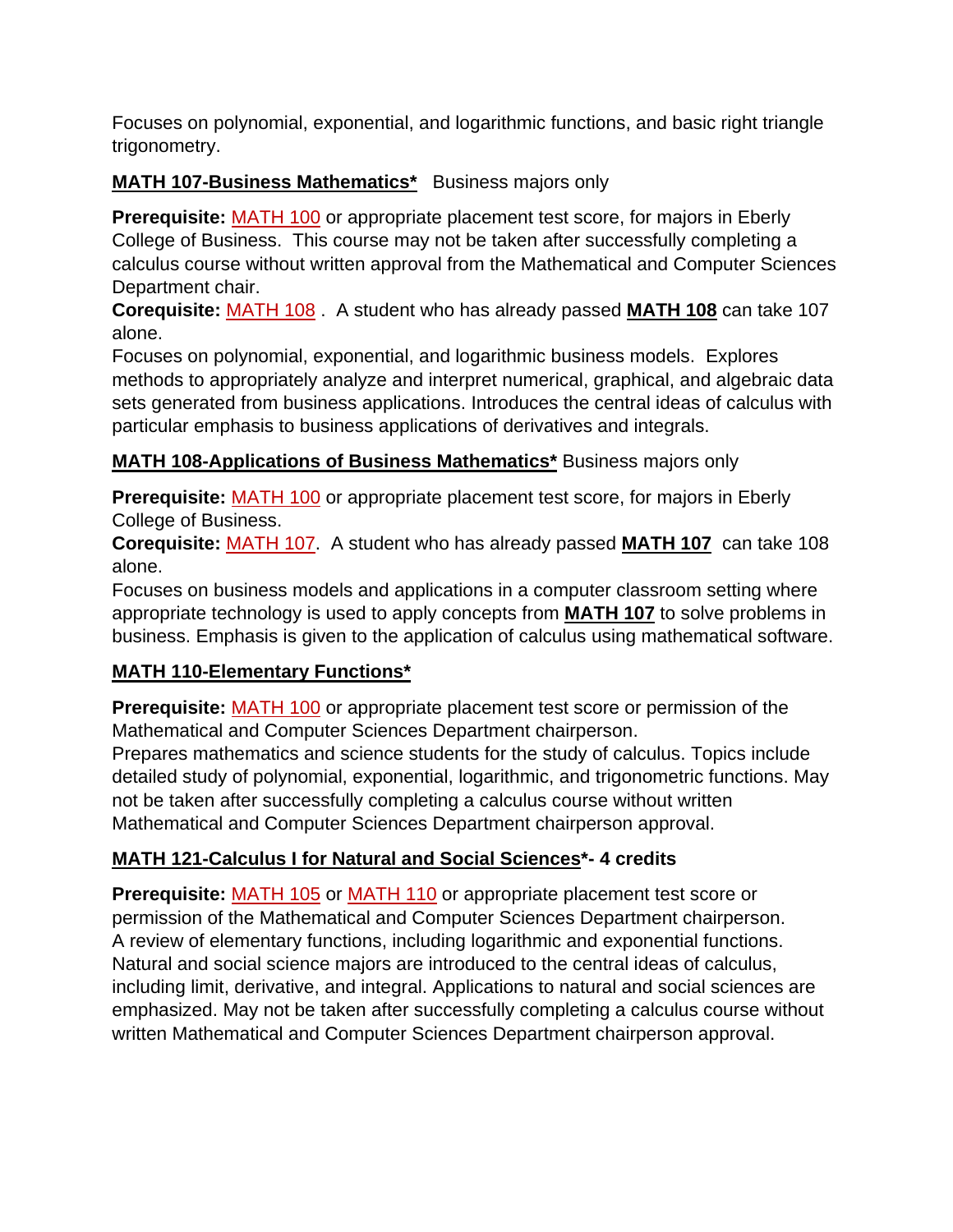# **MATH 125-Calculus I /Physics, Chemistry, Mathematics\***

# **Prerequisite:** [MATH](https://catalog.iup.edu/content.php?filter%5B27%5D=MATH&filter%5B29%5D=125&filter%5Bcourse_type%5D=-1&filter%5Bkeyword%5D=&filter%5B32%5D=1&filter%5Bcpage%5D=1&cur_cat_oid=6&expand=&navoid=841&search_database=Filter&filter%5Bexact_match%5D=1#tt5470) 110 or equivalent placement (algebra, geometry, and trigonometry)

The first of a three-semester sequence for math and science majors covering the theory of calculus and its application in problem solving. Topics include functions, limits, continuity, derivatives, application of derivative, integrals, and applications of the integral. (Trigonometric, exponential, and logarithmic functions are included.)

# **MATH 214-Probability and Statistics- Business majors only**

Studies the methods of describing data, probability theory, discrete and continuous random variables, sampling distributions, estimation, and tests of hypothesis for means, proportions, and variance, and simple linear regression and correlation.

### **MATH 217-Probability and Statistics-for non-mathematics majors**

An applied statistics course that uses basic statistical methodologies to explore data and answer research questions. Summarization, analysis, and interpretation of data from the social sciences and other related areas. Topics include frequency distributions, graphical summaries, elementary probability, estimation, testing hypotheses, and correlation and regression. Emphasis upon applications using appropriate technology, as opposed to theoretical development of topics.

### **Humanities (9 credits; one course from each category):**

#### **History: Select only one course below to fulfill the humanities-history requirement**

#### **HIST 196-Explorations in US History**

Interprets and analyzes the development of US history through a chronological survey of a historical era or a topical theme central to US history. Examines, where appropriate, the intersection of race and ethnicity, gender, and class. Emphasizes the recognition of historical patterns, the interconnectedness of historical events, and the incorporation of various subfields in the discipline of history. Successful completion of HIST 196 fulfills the Liberal Studies History requirement. **[HIST](https://catalog.iup.edu/content.php?filter%5B27%5D=HIST&filter%5B29%5D=196&filter%5Bcourse_type%5D=-1&filter%5Bkeyword%5D=&filter%5B32%5D=1&filter%5Bcpage%5D=1&cur_cat_oid=6&expand=&navoid=841&search_database=Filter&filter%5Bexact_match%5D=1#tt4213) 197** and **[HIST](https://catalog.iup.edu/content.php?filter%5B27%5D=HIST&filter%5B29%5D=196&filter%5Bcourse_type%5D=-1&filter%5Bkeyword%5D=&filter%5B32%5D=1&filter%5Bcpage%5D=1&cur_cat_oid=6&expand=&navoid=841&search_database=Filter&filter%5Bexact_match%5D=1#tt7588) 198** also fulfill this requirement, and any of these courses may be substituted for each other and may be used interchangeably for D/F repeats but may not be counted for duplicate credit.

#### **HIST 197-Explorations in US History**

Interprets and analyzes the development of European history through a chronological survey of a historical era or a topical theme central to European history. Examines, where appropriate, the intersection of race and ethnicity, gender, and class. Emphasizes the recognition of historical patterns, the interconnectedness of historical events, and the incorporation of various subfields in the discipline of history. Successful completion of 197 fulfills the Liberal Studies History requirement. **[HIST](https://catalog.iup.edu/content.php?filter%5B27%5D=HIST&filter%5B29%5D=197&filter%5Bcourse_type%5D=-1&filter%5Bkeyword%5D=&filter%5B32%5D=1&filter%5Bcpage%5D=1&cur_cat_oid=6&expand=&navoid=841&search_database=Filter&filter%5Bexact_match%5D=1#tt3480) 196** and **[HIST](https://catalog.iup.edu/content.php?filter%5B27%5D=HIST&filter%5B29%5D=197&filter%5Bcourse_type%5D=-1&filter%5Bkeyword%5D=&filter%5B32%5D=1&filter%5Bcpage%5D=1&cur_cat_oid=6&expand=&navoid=841&search_database=Filter&filter%5Bexact_match%5D=1#tt1292)**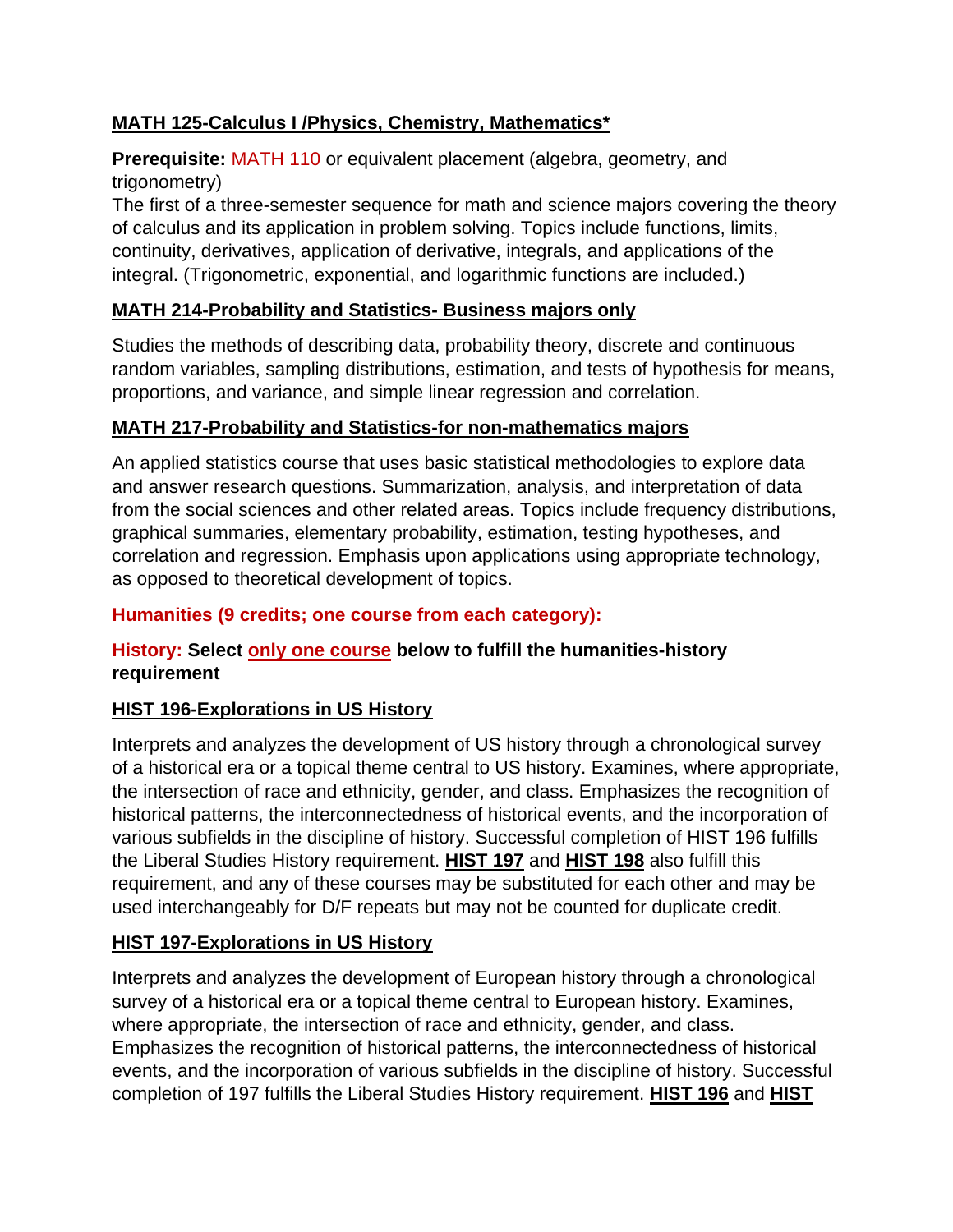**[198](https://catalog.iup.edu/content.php?filter%5B27%5D=HIST&filter%5B29%5D=197&filter%5Bcourse_type%5D=-1&filter%5Bkeyword%5D=&filter%5B32%5D=1&filter%5Bcpage%5D=1&cur_cat_oid=6&expand=&navoid=841&search_database=Filter&filter%5Bexact_match%5D=1#tt1292)** also fulfill this requirement, and any of these courses may be substituted for each other and may be used interchangeably for D/F repeats but may not be counted for duplicate credit.

### **HIST 198-Explorations in Global History**

Interprets and analyzes the development of global history through a chronological survey of a historical era or a topical theme central to global history. Examines, where appropriate, the intersection of race and ethnicity, gender, and class. Emphasizes the recognition of historical patterns, the interconnectedness of historical events, and the incorporation of various subfields in the discipline of history. Successful completion of HIST 198 fulfills the Liberal Studies History requirement. **[HIST](https://catalog.iup.edu/content.php?filter%5B27%5D=HIST&filter%5B29%5D=198&filter%5Bcourse_type%5D=-1&filter%5Bkeyword%5D=&filter%5B32%5D=1&filter%5Bcpage%5D=1&cur_cat_oid=6&expand=&navoid=841&search_database=Filter&filter%5Bexact_match%5D=1#tt3051) 196** and **[HIST](https://catalog.iup.edu/content.php?filter%5B27%5D=HIST&filter%5B29%5D=198&filter%5Bcourse_type%5D=-1&filter%5Bkeyword%5D=&filter%5B32%5D=1&filter%5Bcpage%5D=1&cur_cat_oid=6&expand=&navoid=841&search_database=Filter&filter%5Bexact_match%5D=1#tt4986) 197** also fulfill this requirement, and any of these courses may be substituted for each other and may be used interchangeably for D/F repeats but may not be counted for duplicate credit.

### **Literature: Select only one course below to fulfill the humanities-literature requirement**

# **ARHU 122-Big Ideas I: Ancient to Enlightenment**

Introduces transformative literature from around the world, ancient to enlightenment periods. Develops foundational reading, writing, and analytical skills, as well as productive habits of mind. Integrates and embeds the humanities, providing preparation for and an advantage in the workplace.

# **ARHU 123-Big Ideas II: Enlightenment to Present**

Surveys transformative literature from around the world, enlightenment to present. Develops foundational reading, writing, and analytical skills, as well as productive habits of mind. Integrates and embeds the humanities, providing preparation for and an advantage in the workplace.

# **ENGL 121-Humanities Literature**

# **Prerequisite** ENGL 101

An exploration of literature and the methods of close reading. Through encounters with significant literary texts, students investigate and analyze how literary meaning is constructed; how literature shapes and is shaped by its various contexts; and how literature enables critical

inquiry into values. Includes literary texts by women and people from underrepresented communities. Also offered as **[FNLG](https://catalog.iup.edu/content.php?filter%5B27%5D=ENGL&filter%5B29%5D=121&filter%5Bcourse_type%5D=-1&filter%5Bkeyword%5D=&filter%5B32%5D=1&filter%5Bcpage%5D=1&cur_cat_oid=6&expand=&navoid=841&search_database=Filter&filter%5Bexact_match%5D=1#tt1444) 121**. ENGL 121/**[FNLG](https://catalog.iup.edu/content.php?filter%5B27%5D=ENGL&filter%5B29%5D=121&filter%5Bcourse_type%5D=-1&filter%5Bkeyword%5D=&filter%5B32%5D=1&filter%5Bcpage%5D=1&cur_cat_oid=6&expand=&navoid=841&search_database=Filter&filter%5Bexact_match%5D=1#tt8059) 121** may be used interchangeably for D/F repeats; may not be counted for duplicate credit.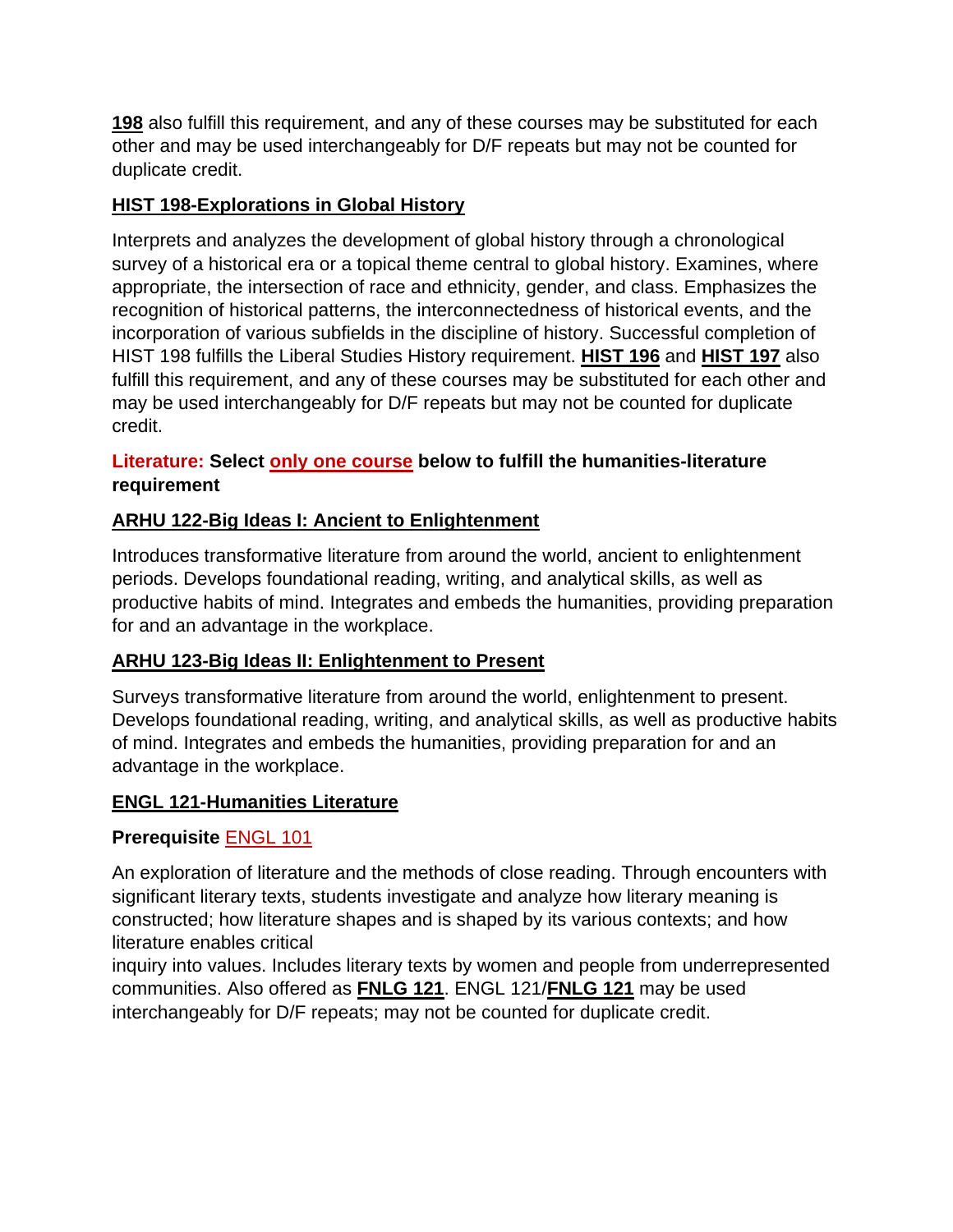### **FNLG 121-Humanities Literature**

### **Prerequisite** ENGL 101

An exploration of literature and the methods of close reading. Through encounters with significant literary texts, students will investigate and analyze how literary meaning is constructed; how literature shapes and is shaped by its various contexts; and how literature enables critical inquiry into values. Includes literary texts by women and people from underrepresented communities. Also offered as **[ENGL](https://catalog.iup.edu/content.php?filter%5B27%5D=FNLG&filter%5B29%5D=121&filter%5Bcourse_type%5D=-1&filter%5Bkeyword%5D=&filter%5B32%5D=1&filter%5Bcpage%5D=1&cur_cat_oid=6&expand=&navoid=841&search_database=Filter&filter%5Bexact_match%5D=1#tt1609) 121**. **[ENGL](https://catalog.iup.edu/preview_course_nopop.php?catoid=6&coid=20956) [121](https://catalog.iup.edu/preview_course_nopop.php?catoid=6&coid=20956)**/FNLG 121 may be used interchangeably for D/F repeats; may not be counted for duplicate credit.

### **Philosophy or Religious Studies: Select only one course below to fulfill the humanities-philosophy/religious studies requirement**

### **PHIL 100-Introduction to Philosophy**

Acquaints the beginning student with philosophical problems and methods. Topics include the existence of God, human freedom, the scope and limits of human knowledge, the nature of mind, the nature of morality, and the relationship between the individual and the state.

#### **PHIL 101-Critical Thinking**

An introduction to basic principles of informal logic and critical thinking. An emphasis is on different kinds of arguments, methods of argument evaluation, and the analysis of arguments as they arise in various contexts, such as political debate, advertising, science, law, and ethics.

# **PHIL 122-Contemporary Moral Issues**

Examines attempts to answer foundational questions of ethics, including the following: Why should we be moral? What do morally correct actions have in common? Are there objective moral standards, or are moral codes relative to individual societies? Does morality require religion? Diverse moral theories are applied to contemporary debates and controversies, such as environmental ethics, abortion, capital punishment, affirmative action, and animal rights. Readings will draw on historical and contemporary figures.

# **RLST 100-Introduction to Religion**

An introduction to the academic study of religion through an examination of various dimensions of religious expression and traditions. Covers such areas as problems about definition of religion; approaches to the study of religion; the goals, language, and rituals of religion; cases of religious experience; faith, disbelief, and alternatives to religion; religion and the sociocultural context.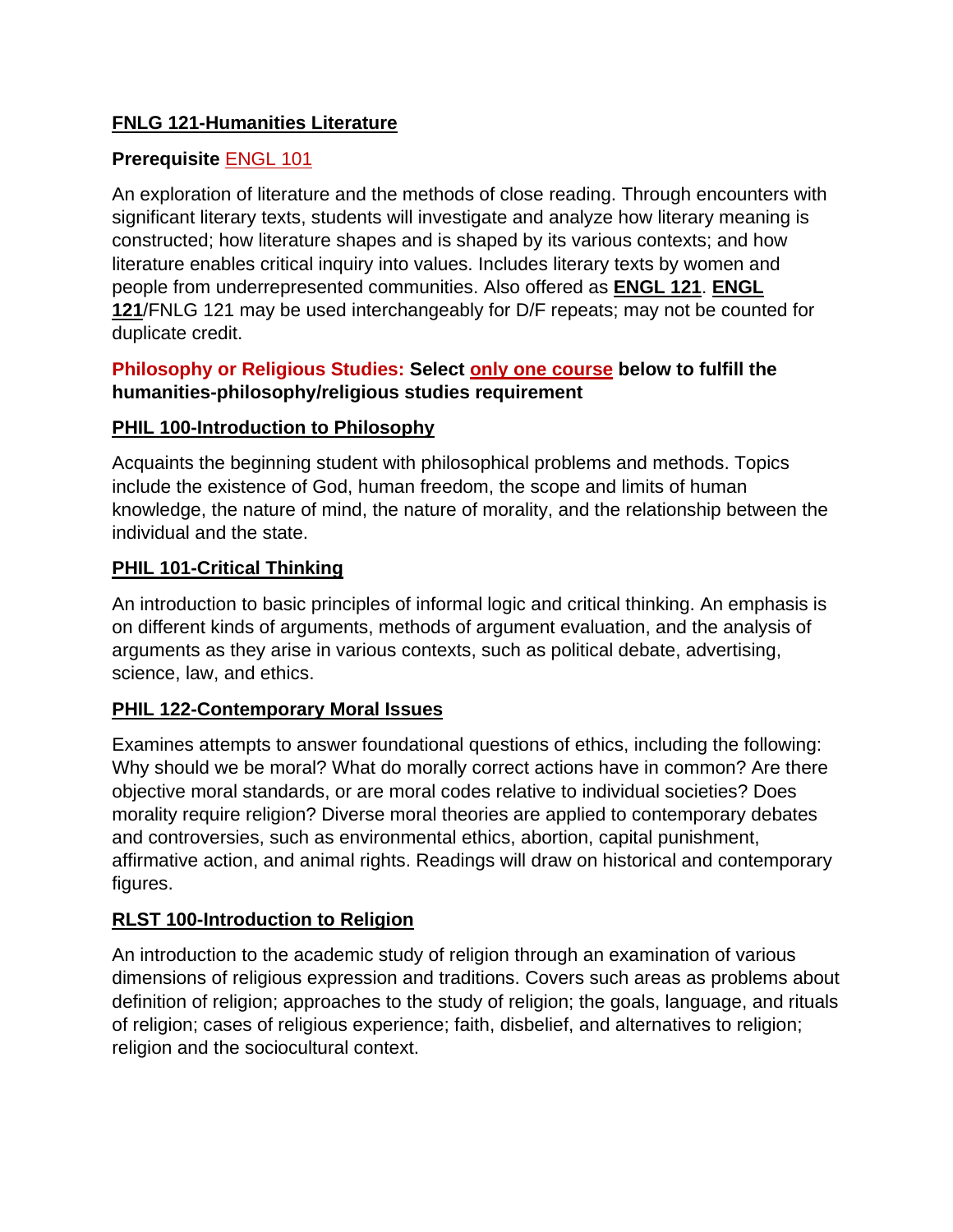### **RLST 110-World Religions**

A comparative study of the history, teaching, and rituals of the major religions of the world and their influence on contemporary society. This nonsectarian approach to religions emphasizes comparisons/contrasts between Western and non-Western religious traditions as well as the contemporary global nature of Western traditions.

### **Fine Arts: Select only one course below to fulfill the fine arts requirement**

### **ARHI 101-Introduction to Art**

Introduces the elements of visual expression, past and present. Students gain an understanding of the processes of art making and the motivations and goals of artists across time. Students learn how various factors, including religion, politics, and literature, affect the creation of the arts of any given period or region.

### **DANC 102- Introduction to Dance**

Explores dance as communication, ritual, social engagement, entertainment, and as an art form. Dance history, genealogy, aesthetics, critical analysis and response, and the creative process are examined. Class experience includes viewing and critical analysis of professional dance works, attending at least two live productions, and engaging in the creative process in practice and performance.

#### **MUHI 101-Introduction to Music**

A broad introduction to the technical, artistic, historical, social, and cultural dimensions of music, drawing on musical traditions from around the world. Students learn to recognize basic ways in which music is put together, communicates meaning to its listeners, and enriches many aspects of life. Through attendance at concerts, students gain familiarity with musical events in their community.

# **THTR 101-Introduction to Theatre**

Explores major conceptual, philosophical, and aesthetic underpinnings of theatre arts. Includes the analysis of major historical and contemporary works of drama through dramatic literature and live and mediated performance. Introduces key elements of theatre through examining the roles and functions of acting, playwriting, directing, and design. Meets Fine Arts requirement for Liberal Studies. THTR 101 and **[THTR](https://catalog.iup.edu/preview_course_nopop.php?catoid=6&coid=22200) 161** may be substituted interchangeably for D/F repeats. THTR 101 and **[THTR](https://catalog.iup.edu/preview_course_nopop.php?catoid=6&coid=22200) 161** may not be used for duplicate credit. **[THTR](https://catalog.iup.edu/preview_course_nopop.php?catoid=6&coid=22200) 161** is required for the Effective Teamwork and Communication minor.

#### **THTR 161-Introduction to Theatre: Teamwork**

Explores major conceptual, philosophical, and aesthetic underpinnings of theatre arts. Includes the analysis of major historical and contemporary works of drama through dramatic literature and live and mediated performance. Introduces key elements of theatre through examining the roles and functions of acting, playwriting, directing, and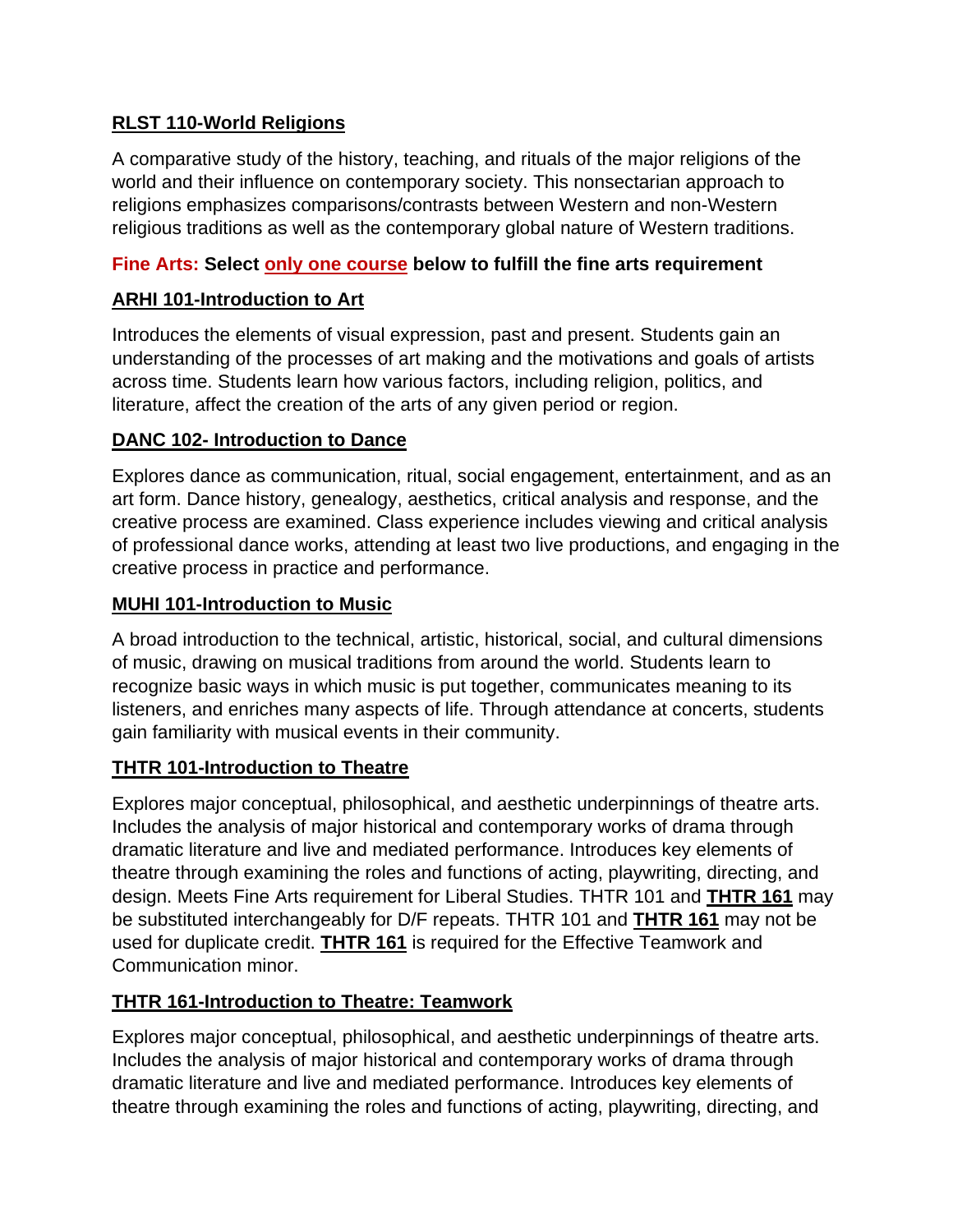design. Builds skills in teamwork through implementation of theatrical practice, analysis of interpersonal communication, and development of collaboration within a team project. Designed for those seeking a minor in Effective Teamwork and Communication. Meets Fine Arts requirement for Liberal Studies. **[THTR](https://catalog.iup.edu/preview_course_nopop.php?catoid=6&coid=22191) 101** and THTR 161 may be substituted interchangeably for D/F repeats. **[THTR](https://catalog.iup.edu/preview_course_nopop.php?catoid=6&coid=22191) 101** and THTR 161 may not be used for duplicate credit. THTR 161 is required for the Effective Teamwork and Communication minor.

# **Natural Sciences:**

# **BIOL 103 – Life on Earth (lecture and lab required) 4 credits**

Introduces ecology, conservation, and evolutionary biology, emphasizing how ecological change caused by human activities impacts plant and animal populations, communities, and ecosystems and how living things interact with each other and the physical environment. Applies scientific method to learn fundamental concepts and explore problems in ecology and conservation.

### **BIOL 104 – Human Biology: How the Human Body Works (lecture and lab required) 4 credits**

Introduces functions of the human body using disease as a mechanism. Explores the internal milieu of the body and how the different body systems affect this balance. Gain an appreciation for the human body and its interactions with the environment.

#### **BIOL 106-Human Genetics and Health this is a LS non-lab science**

Demonstrates how genetics and molecular biology contribute to human health with emphasis on inherited diseases, genetic therapies, and individualized medicine. Introduces the therapeutic uses of stem cells, the genetics of cancer, and the utilization of vaccines in the treatment and prevention of human disease.

#### **BIOL 107-Introduction to Forensic Biology this is a LS non-lab science**

Overviews the basic principles underlying modern applications of biology in forensic science. Explores the science of forensic biology, traditionally known as serology, and the broad scope of laboratory tests used to investigate crimes involving DNA, blood, and other body fluids. Focuses on the issues related to DNA fingerprinting as they apply to public or legal proceedings in the law enforcement arena.

#### **CHEM 101 – College Chemistry I (lecture and lab required) 4 credits**

Basic principles and concepts of inorganic chemistry are developed using atomic and molecular structure with illustrative examples from descriptive chemistry. The laboratory portion illustrates physical and chemical properties in a qualitative and quantitative manner. For selected majors within the College of Health and Human Services and to fulfill the Liberal Studies Natural Science Laboratory Sequence requirement.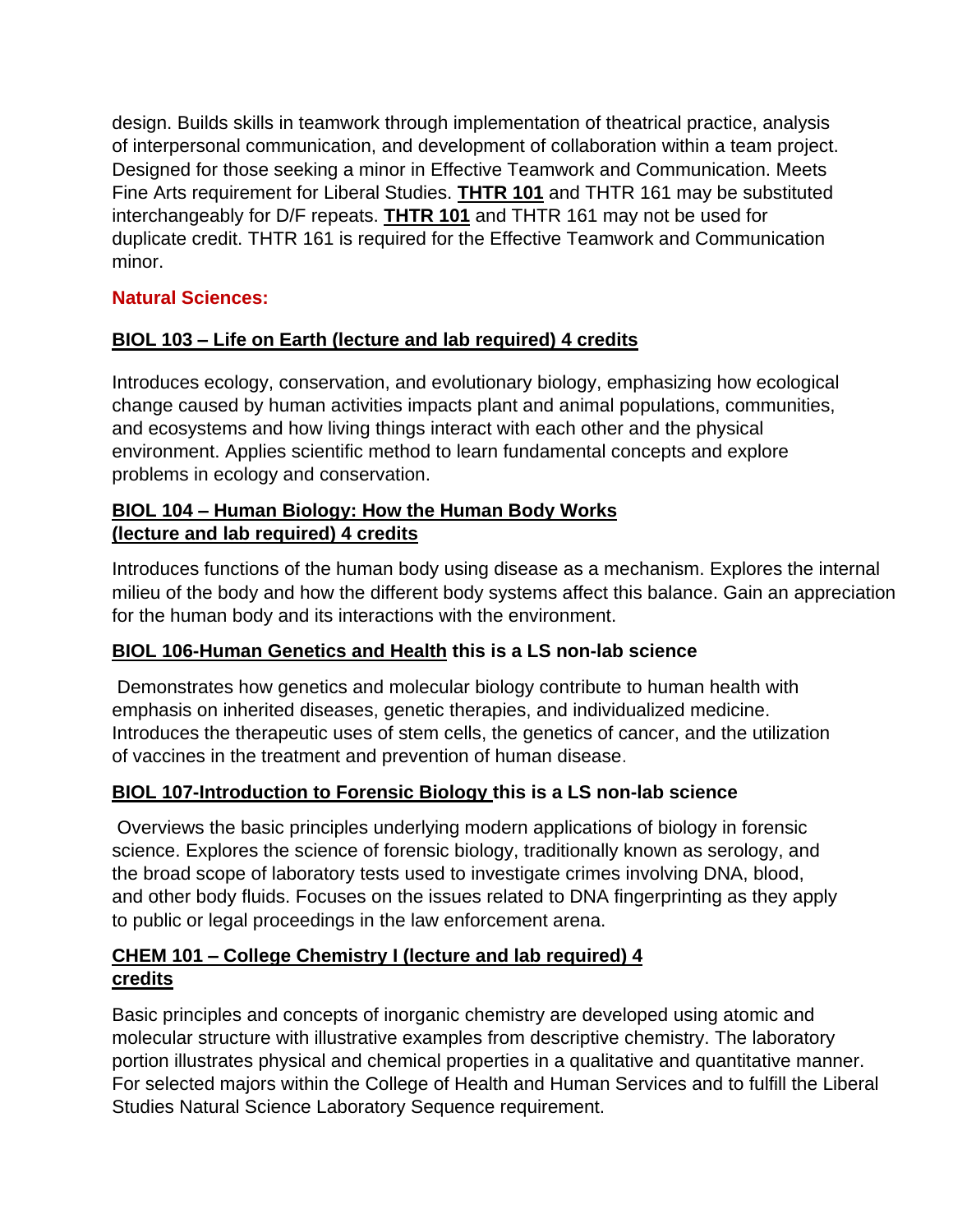# **CHEM 102 – College Chemistry II\* (lecture and lab required) 4**

**credits** Prerequisite: CHEM 101

Fundamental principles and concepts of organic chemistry and biochemistry are studied. Deals primarily with structural features of organic compounds, the chemistry of functional groups, and practical examples and uses of organic compounds. The laboratory portion illustrates properties and reactions of representative organic compounds. For selected majors within the College of Health and Human Services and to fulfill the Liberal Studies Natural Science Laboratory Sequence requirement.

# **CHEM 103-Introduction to Chemistry for Health Sciences** Nursing majors

Survey of key concepts of general and organic chemistry, with special emphasis on the application of these concepts to the health professions. Topics include measurements, chemical equations, gasses, solutions, acids and bases, hydrocarbons and organic functional groups. Course includes a laboratory component that focuses on quantitative skills. For selected majors within the College of Health and Human Services and to fulfill the Liberal Studies natural science laboratory requirement.

# **CHEM 105-The Forensic Chemistry of CSI this is a liberal studies non-lab science**

For students who would like to learn about forensic chemistry and the basic science needed to understand it. Chemical concepts on the level of an introductory chemistry course and their applications to forensic science are explored in detail. Topics include the forensic analysis of drugs, fibers, glass, fingerprints, arson, questioned documents, and other types of physical evidence. Other topics include how forensic science is portrayed in novels, movies, computer games, and TV and the methods used in forensic evidence collection at a crime scene. Course cannot be used to fulfill the requirements for a chemistry major or minor.

# **CHEM 111 – General Chemistry I\* (lecture and lab required) 4 credits**

An introductory course for science and preprofessional health majors. First half of a twosemester sequence designed to give students the foundation of knowledge and laboratory techniques required to successfully complete a degree program in the sciences or to enter professional health programs. Topics include atomic theory, an introduction to chemical reactions, stoichiometry, gas laws, thermochemistry, chemical bonding, and molecular geometry.

# **CHEM 112 – General Chemistry II\* (lecture and lab required) 4 credits** Prerequisite: CHEM 111

An introductory course for science and preprofessional health majors. Second half of a twosemester sequence designed to give students the foundation of knowledge and laboratory techniques required to successfully complete a degree program in the sciences, or to enter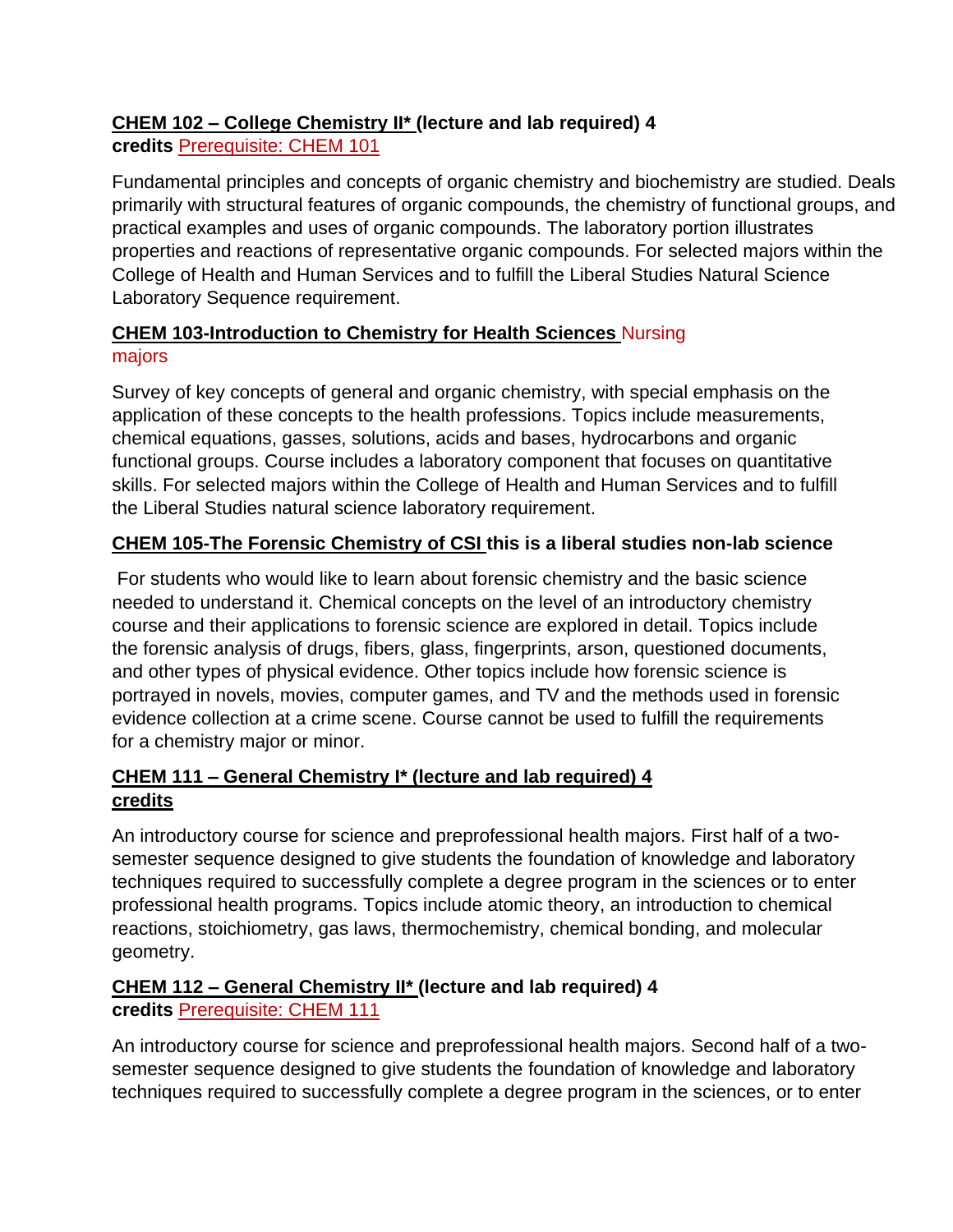professional health programs. Topics include the solid states, solution theory, kinetics, equilibrium, thermodynamics, acids and bases, and electrochemistry.

### **CHEM 255-Biolchemisrty for Health Sciences**

### **Prerequisite:** [CHEM](https://catalog.iup.edu/content.php?filter%5B27%5D=CHEM&filter%5B29%5D=255&filter%5Bcourse_type%5D=-1&filter%5Bkeyword%5D=&filter%5B32%5D=1&filter%5Bcpage%5D=1&cur_cat_oid=6&expand=&navoid=841&search_database=Filter&filter%5Bexact_match%5D=1#tt1351) 103 or instructor permission

Introductory course for selected students in the College of Health and Human Services that focuses on the fundamentals of biochemistry. Provides a basic understanding of biomolecular processes so that this knowledge can be utilized to understand current and future aspects of molecular therapeutics. For selected majors within the College of Health and Human Services and to fulfill the Liberal Studies natural science nonlaboratory requirement.

### **GEOS 101 – The Dynamic Earth**

### **Prerequisite:** No geoscience majors/minors

Examines the constant changes that affect the rocky surface of our planet. From volcanic eruptions and catastrophic earthquakes to the slow drift of continents and passage of ice ages, earth processes have shaped the history of life and altered the development of human civilization.

#### **GEOS 102-The Dynamic Earth Lab**\* **(requires corequisite of GEOS 101)**

#### **Prerequisite:** No geoscience majors/minors

**Corequisite:** Enrollment in GEOS 102 requires corequisite or previous enrollment in [GEOS](https://catalog.iup.edu/content.php?filter%5B27%5D=GEOS&filter%5B29%5D=&filter%5Bcourse_type%5D=-1&filter%5Bkeyword%5D=&filter%5B32%5D=1&filter%5Bcpage%5D=1&cur_cat_oid=6&expand=&navoid=841&search_database=Filter&filter%5Bexact_match%5D=1#tt6581) [101](https://catalog.iup.edu/content.php?filter%5B27%5D=GEOS&filter%5B29%5D=&filter%5Bcourse_type%5D=-1&filter%5Bkeyword%5D=&filter%5B32%5D=1&filter%5Bcpage%5D=1&cur_cat_oid=6&expand=&navoid=841&search_database=Filter&filter%5Bexact_match%5D=1#tt6581)

Introduces the techniques geologists use to study the earth and reconstruct its past. Labs cover minerals, rocks, map interpretation, and fossil identification and may include field trips during the scheduled lab period.

#### **[GEOS 103-Oceans and Atmospheres Lecture](https://catalog.iup.edu/content.php?filter%5B27%5D=GEOS&filter%5B29%5D=103&filter%5Bcourse_type%5D=-1&filter%5Bkeyword%5D=&filter%5B32%5D=1&filter%5Bcpage%5D=1&cur_cat_oid=6&expand=&navoid=841&search_database=Filter&filter%5Bexact_match%5D=1#acalog_template_course_filter)**

#### **Prerequisite:** No geoscience majors/minors

The earth's oceans and atmosphere play a crucial role in determining the pace and extent of changes occurring to our global environment. Examines the composition and character of these components and their interaction with other major components of the earth system.

#### **GEOS 104-Oceans and Atmospheres Lab**

**Prerequisite:** No geoscience majors/minors

**Corequisite:** Enrollment in GEOS 104 requires corequisite or previous enrollment in [GEOS](https://catalog.iup.edu/content.php?filter%5B27%5D=GEOS&filter%5B29%5D=&filter%5Bcourse_type%5D=-1&filter%5Bkeyword%5D=&filter%5B32%5D=1&filter%5Bcpage%5D=1&cur_cat_oid=6&expand=&navoid=841&search_database=Filter&filter%5Bexact_match%5D=1#tt1150) 103

Introduces the techniques oceanographers and meteorologists use to study the earth's oceans and atmospheres and reconstruct their evolution. Labs cover seawater processes, oceanic circulation, marine life, atmospheric structure, and weather.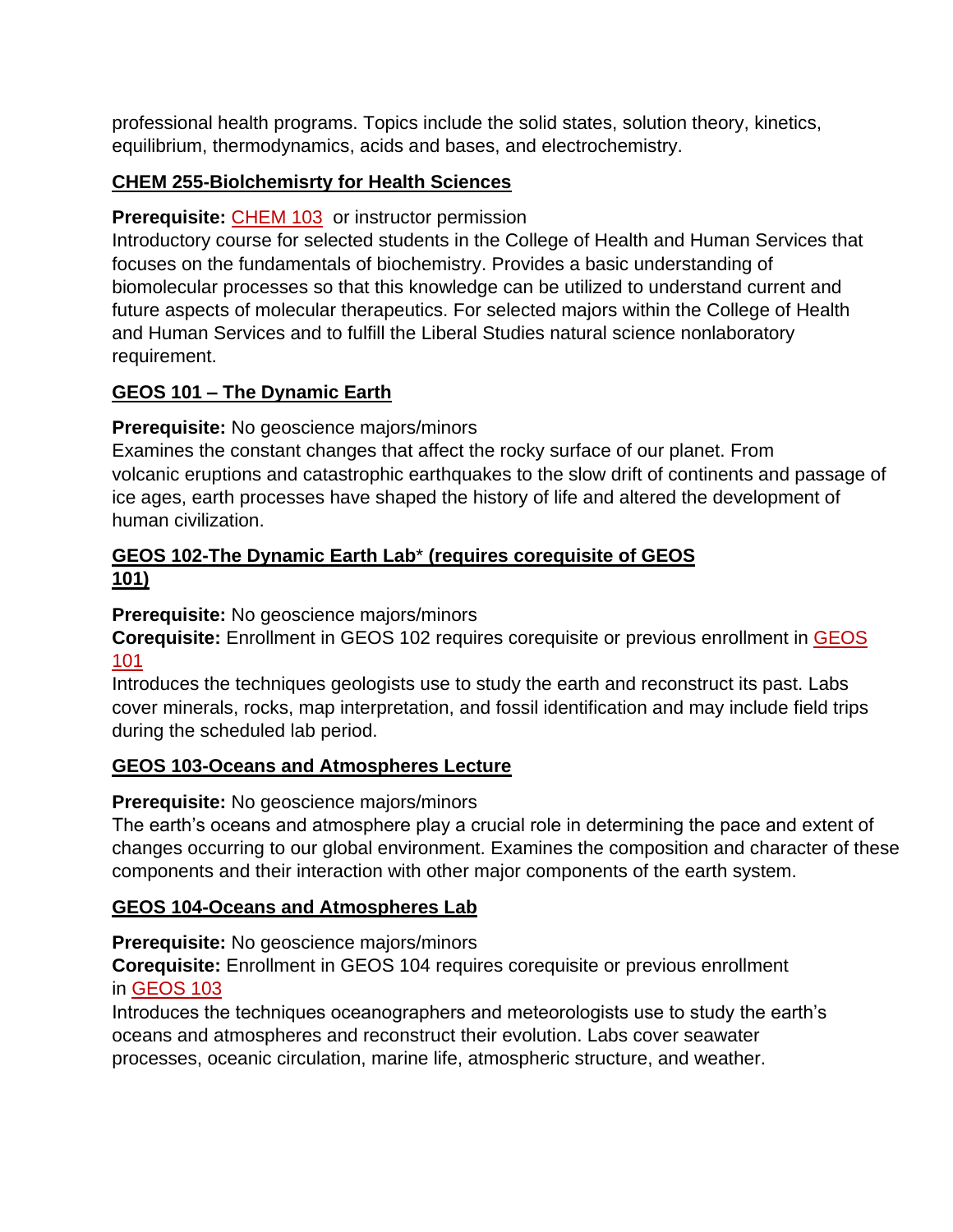### **GEOS 105-Exploring the Universe**

#### **Prerequisite:** No Geoscience majors/minors

Examines the history of time; the reasons for the seasons; the characteristics of the planets, moons, stars, and galaxies; and the history and future of space exploration.

#### **GEOS 106-Exploring the Universe Lab**

**Prerequisite:** No geoscience majors/minors

**Corequisite:** Enrollment in GEOS 106 requires corequisite or previous enrollment in [GEOS](https://catalog.iup.edu/content.php?filter%5B27%5D=GEOS&filter%5B29%5D=&filter%5Bcourse_type%5D=-1&filter%5Bkeyword%5D=&filter%5B32%5D=1&filter%5Bcpage%5D=1&cur_cat_oid=6&expand=&navoid=841&search_database=Filter&filter%5Bexact_match%5D=1#tt1716) 105

Introduces the techniques astronomers use to study the nature and motions of objects in the sky, including the sun, moon, planets, and stars. Includes two observations held at night.

### **PHYS 101-Energy and Our Environment**

Examines the areas of energy, transportation, and pollution using the relevant concepts of physical science and physics. This is a non-laboratory course for Liberal Studies requirements.

**PHYS 111-Physics I Lecture** Students are encouraged to register for both lecture and lab

**Prerequisite:** [MATH](https://catalog.iup.edu/preview_course_nopop.php?catoid=6&coid=21550) 105 or appropriate mathematics placement test score Explores matter and energy. Uses algebra and trigonometry to examine the foundational principles of physics. Examines linear and rotational motion, energy, work, and momentum. Application of Newton's laws of motion is a critical component of this course. Investigates oscillations, waves, fluids, and heat.

**PHYS 121-Physics I Lab-**Students are encouraged to register for PHYS 111 as a corequisite

Physics laboratory at level of Physics I exercises in mechanics, wave motion, and sound.

**PHYS 112-Physics II Lecture** Students are encouraged to register for both lecture and lab **Prerequisite:** [PHYS](https://catalog.iup.edu/content.php?filter%5B27%5D=PHYS&filter%5B29%5D=&filter%5Bcourse_type%5D=-1&filter%5Bkeyword%5D=&filter%5B32%5D=1&filter%5Bcpage%5D=1&cur_cat_oid=6&expand=&navoid=841&search_database=Filter&filter%5Bexact_match%5D=1#tt2465) 111

Electricity and magnetism, heat, light, atomic and nuclear physics, and an elementary introduction to relativity and quantum theory.

**PHYS 122-Physics II Lab** Students are encouraged to register for both lecture and lab**.** Physics laboratory at level of Physics II; exercises in optics, electricity and magnetism, and radioactivity.

# **SCI 105-Physical Science (lecture and lab) 4 credits**

A descriptive and conceptual course in physics for the non-science major. High school physics is not a Prerequisite. Content is designed to develop an understanding and appreciation of the physical world around us, to produce changes in attitude and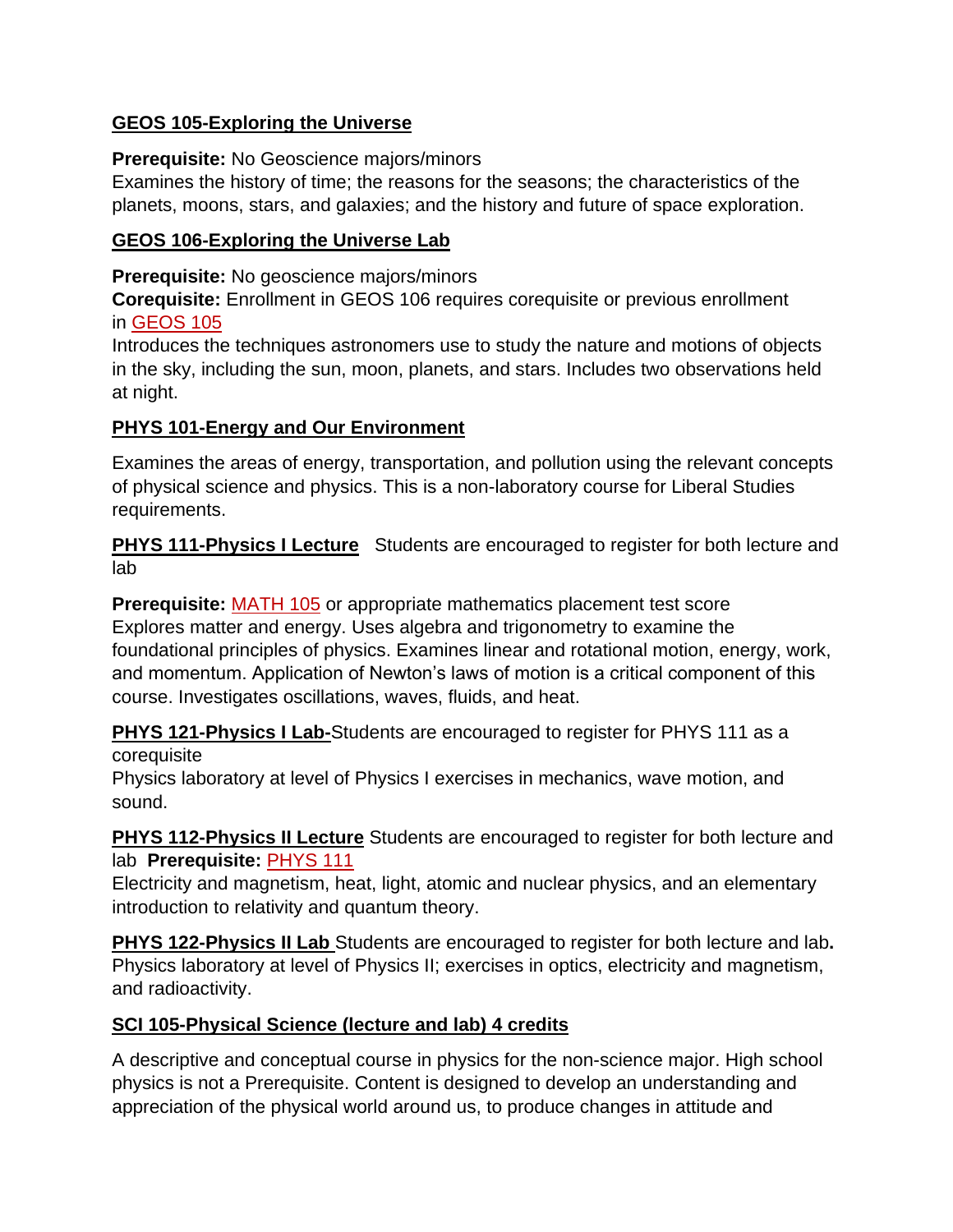background essential for our modern society, and to clarify the following topics: motion, heat, sound, light, electricity, magnetism, and the structure of matter.

*(\*Students interested in pursuing pre-med or pre-professional degrees are advised to enroll in CHEM 111/112 rather than CHEM 101/102 to meet admissionrequirements for medical/professional schools.)*

### **Social Sciences:**

# **ANTH 110-Contemporary Anthropology**

An introduction to the discipline of anthropology: the study of human beings through time and across cultures. This class is organized around select themes that allow students to explore the nature and relevance of anthropological methods, theories, and perspectives. These themes may include, but are not limited to, human origins, evolution and human behavior, gender roles, the links between environment and culture, and social stratification. A strong emphasis on the effects of globalization on human cultures, and the potential for anthropology research to address contemporary issues such as cultural and environmental sustainability, public health, and social equity.

# **ANTH 211-Cultural Anthropology**

Introduces the major concepts, theories, and research methods of cultural anthropology that are used to study and understand human culture in different parts of the world. An emphasis given to how traditional and nontraditional cultures undergo change as a result of globalization, and how cultural anthropologists study the social, economic, and political consequences that result from integration into an expanding and changing global economy. Topics covered may include, but are not limited to, social organization, economics, power and politics, race and ethnicity, language and communication, technology, religion and ritual, and sex and gender. A wide geographic coverage provides a basis for global comparisons of cultural similarities and differences among human societies.

# **ANTH 213-World Archaeology this is a social science not a LS elective**

Archaeology is the study of past cultures and societies through their material remains. Explores the archaeologies of Western and non-Western societies and examines theory, methods, and techniques for investigating, reconstructing, interpreting, preserving, and learning from the past. Examines human cultural chronology from the appearance of human ancestors to the present through an examination of important social, economic, and ideological questions, as well as artifact remains. Includes the origins of food production, social inequality, and civilization.

# **CRIM 101-Crime and Justice Systems**

Introduces the field of criminology through the examination of historical data, statistical information, theories of criminal causation, social control of behavior, development of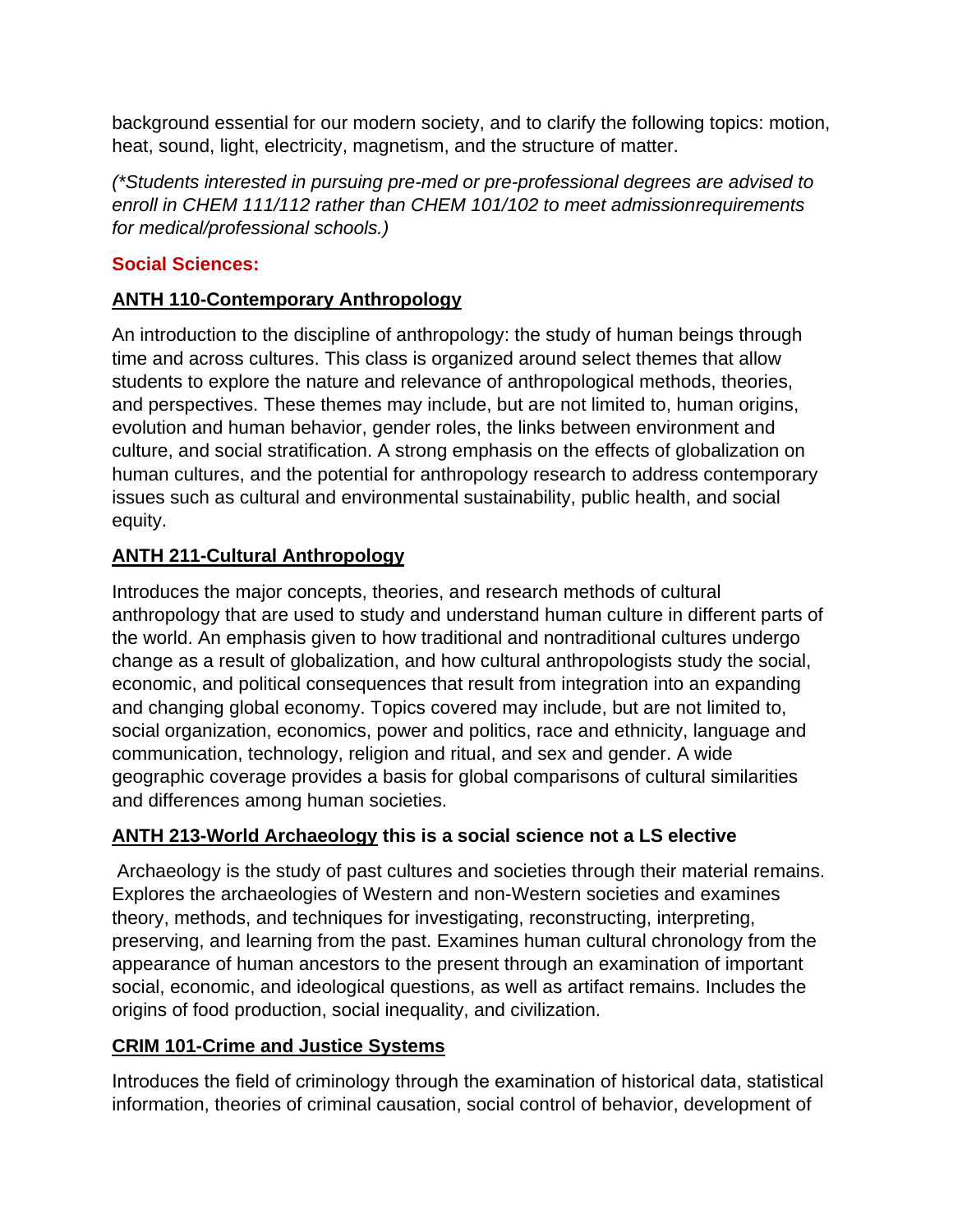laws, evaluation of criminal justice system policies, procedures, and trends. Emphasizes terminology of the field, an awareness of the methods of inquiry utilized in the field, and examination of personal attitudes and values regarding crime and responses to crime.

# **ECON 101-Basic Economics**

Scarcity, role of prices in determining production and the allocation of resources, business cycle analysis, policy options for reducing unemployment and inflation, economic role of government, international trade, and selected current economic problems are studied. For those who do not plan to take more than 3cr of economics. Note: May not be taken after successful completion of or concurrent registration in any other Economics course.

### **ECON 121-Principles of Macroeconomics**

Nature and methodology of economics; mixed capitalism and market economy; national income; employment theory, including economics of fiscal policy; money, banking, and Federal Reserve System; international trade and finance.

### **GEOG 101-Environment and Society**

The physical environment is modified by human activities, largely as a consequence of the ways in which societies value and use earth's natural resources, but human activities and distributions are, in turn, influenced by earth's physical features and processes. These themes are addressed by examining the geography of environmental impacts such as tropical deforestation, global climate change, energy development, urban growth, and agricultural land use. Also considered are natural hazards such as hurricanes, earthquakes, volcanic eruptions, and flooding.

# **GEOG 102-Geography of the United States and Canada**

A conceptually based introductory-level geography course that focuses on the American landscape. Includes mapping culture regions; tracing settlement patterns; resource use; environmental perceptions; the interplay of urbanization, industrialization, post industrialization, and spatial mobility; the occurrence of economically disadvantaged landscapes; and the role individuals and society have in the creation of the geographic landscape.

# **GEOG 104-World Geography: Global Context**

Relates theories of the discipline of geography to current world issues and global patterns. Emphasizes local versus global strategies of resource management, spatial legacies of colonialism, contemporary multiscale issues with workforce migration, urban structure, disease, and globalization. Focuses on global patterns of development through comparative approaches and understanding of human and physical geographic characteristics of world regions.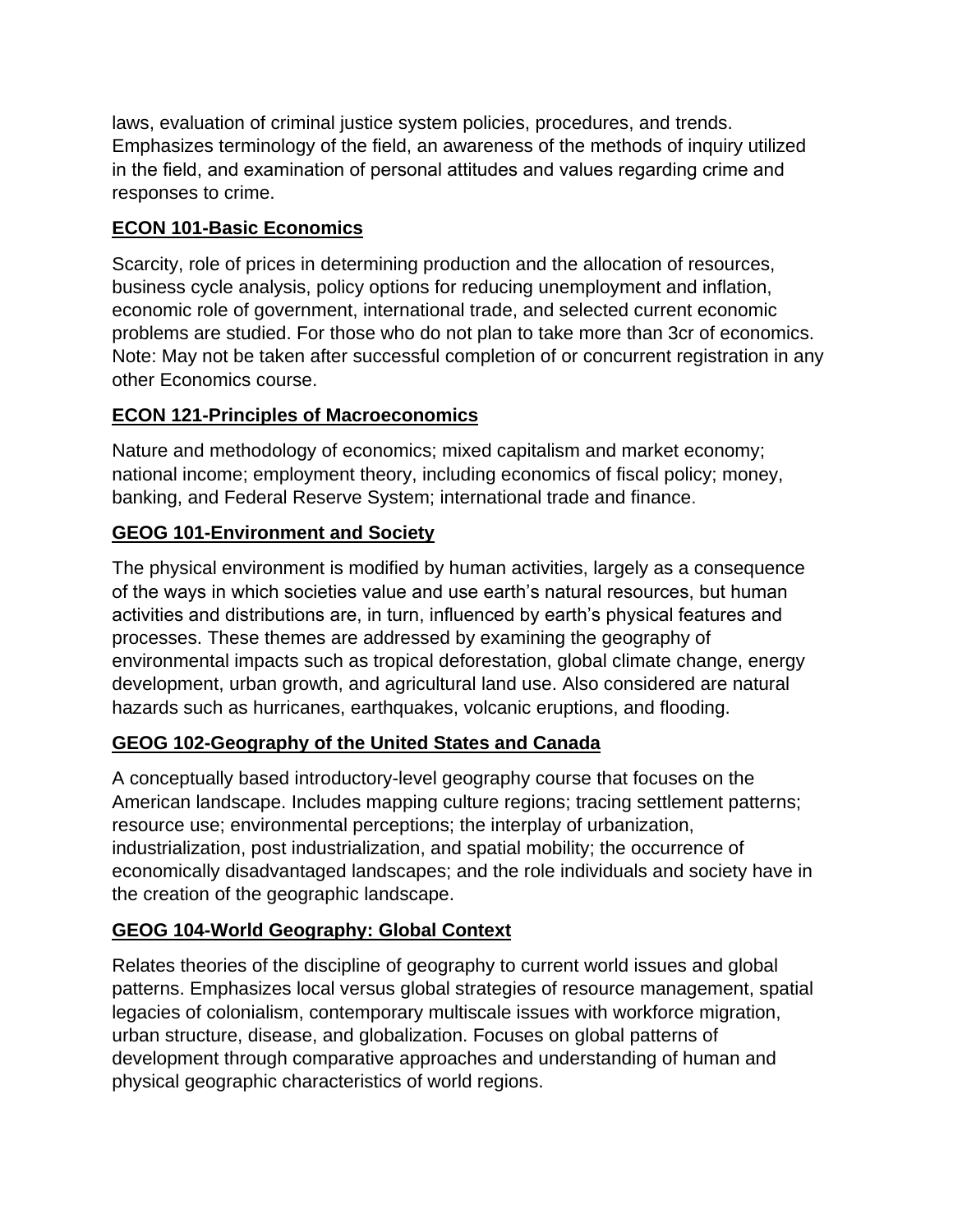### **JRNL 105-Journalism and the Mass Media**

Critically examines the roles, goals, and technologies of the mass media as they affect American society socially, politically, culturally, and economically. Explores the development of theories and research which explain the impact media has on society and people.

### **PLSC 101-World Politics**

An analysis of contemporary (post-1945) state system and forces shaping the world in which we live. Student is given a framework within which to analyze contemporary international politics.

### **PLSC 111-American Government**

Investigates the way American government works (and why sometimes it doesn't). Examines who gets what, why, and how in America and who pays for it, with an emphasis on understanding the origin, structure, and functions of US government. Looks beyond the divisions between "liberals" and "conservatives" to understand and evaluate contemporary political events and practices. Founding principles and their modern application are a core focus.

### **PSYC 101-General Psychology**

Introduces the scientific study of behavior and mental processes.

# **SOC 151-Introduction to Sociology**

A scientific study of the structure of human societies and the behavior of individual people, groups, institutions, processes, and interactions. Examines the relationship between individuals and societal institutions, processes, and interactions. Provides an overview of the discipline including key concepts, main theoretical perspectives, the methods and research findings of sociologists, and social inequalities. Meets Social Science requirement for Liberal Studies. SOC 151 and **[SOC](https://catalog.iup.edu/content.php?filter%5B27%5D=SOC&filter%5B29%5D=&filter%5Bcourse_type%5D=-1&filter%5Bkeyword%5D=&filter%5B32%5D=1&filter%5Bcpage%5D=1&cur_cat_oid=6&expand=&navoid=841&search_database=Filter&filter%5Bexact_match%5D=1#tt8805) [161](https://catalog.iup.edu/content.php?filter%5B27%5D=SOC&filter%5B29%5D=&filter%5Bcourse_type%5D=-1&filter%5Bkeyword%5D=&filter%5B32%5D=1&filter%5Bcpage%5D=1&cur_cat_oid=6&expand=&navoid=841&search_database=Filter&filter%5Bexact_match%5D=1#tt8805)** cannot be substituted interchangeably for D/F repeats.

### **Dimensions of Wellness: Select only one course below to fulfill the dimensions of wellness requirement**

# **COSC 143-Cyber Wellness**

Investigates the different categories of cyber wellness and how they affect emotional, physical, social, and intellectual wellness. Focuses on demonstrating intellectual agility and creativity in order to maintain physical wellness while using technology. Examines the effect technological changes have had on various disciplines and their impacts on society in relation to health and wellness. Discusses theories and principles related to the physical, mental, social, and emotional aspects of personal computer usage including cyberspace. Completion of COSC 143 fulfills the Liberal Studies Dimensions of Wellness requirement. Other 143 courses will also fulfill this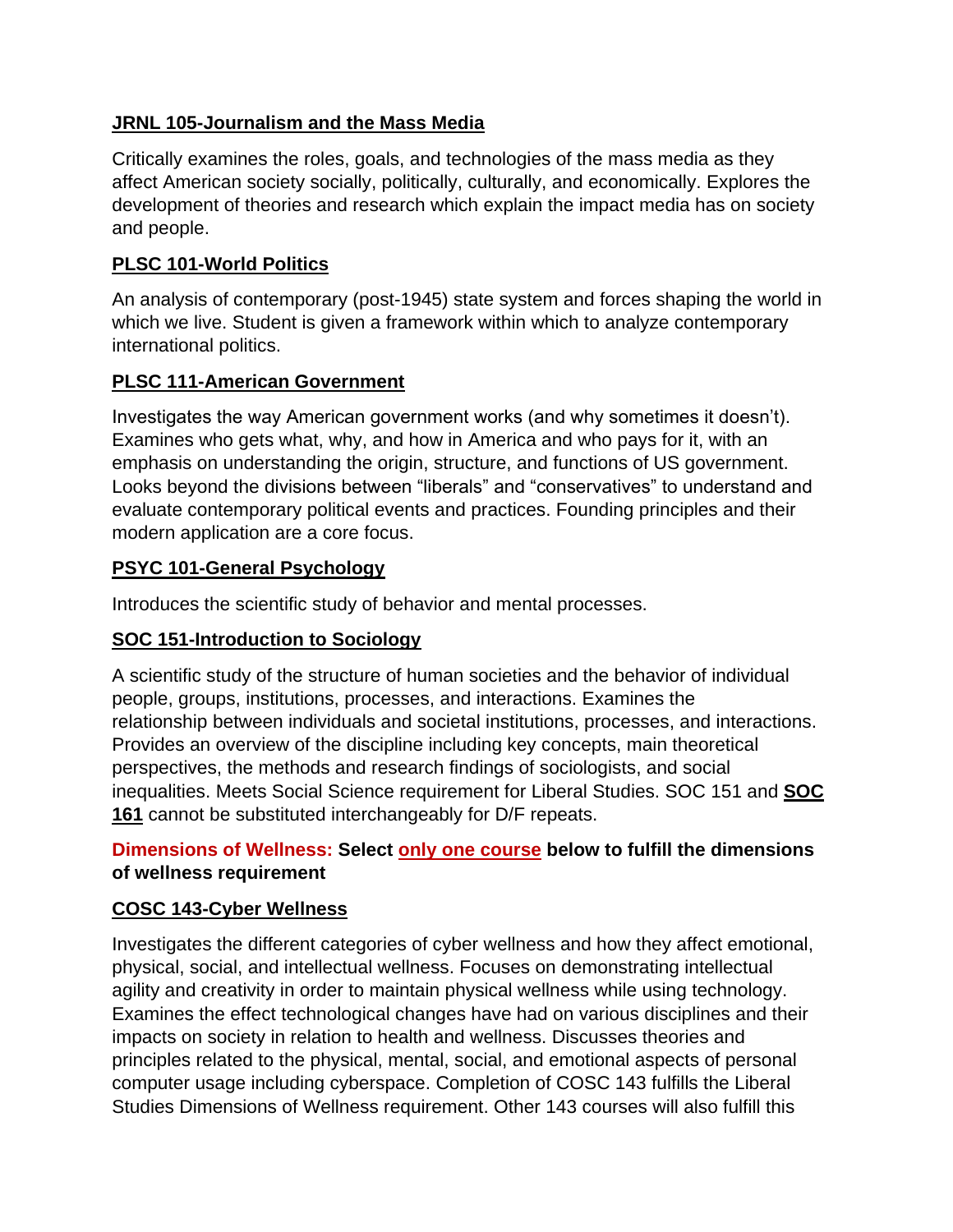requirement, and any of these courses may be substituted for each other and may be used interchangeably for D/F repeats but may not be counted for duplicate credit.

### **ECON 143-Financial Wellness**

Theories and principles related to the physical, social, and emotional wellness aspects of individual money management. Information is focused on building a sound financial foundation as a college student and can be applied throughout the life span to ensure future financial well-being. Successful completion fulfills the Liberal Studies Dimensions of Wellness requirement.

# **FIN 143-Financial Wellness**

Theories and principles related to the physical, mental, social, and emotional wellness aspects of individual money management. Information is focused on building a sound financial foundation as a college student and can be applied throughout the life span to ensure future financial well-being. Successful completion fulfills the Liberal Studies Dimensions of Wellness requirement. Other 143 courses will also fulfill this requirement, and any of these courses may be substituted for each other and may be used interchangeably for D/F repeats but may not be counted for duplicate credit. Cross-listed with ECON 143/FIN 143.

# **FDNT 143-Current Issues in Nutrition and Wellness**

Introduces contemporary nutrition issues as they relate to personal food choices and overall health. Completion of FDNT 143 fulfills the Liberal Studies Dimensions of Wellness requirement. Other 143 courses will also fulfill this requirement, and any of these courses may be substituted for each other and may be used interchangeably for D/F repeats but may not be counted for duplicate credit.

# **KHSS 143-Physical Well-Being Choose only one course below**

# **Contemporary Women's Wellness**

Explores issues relating to the physical, emotional, and social aspects of special significance to women's health across the life span. Within the context of contemporary lifestyle and cultural influences, relevant health information affecting women of all ages, races, and ethnicities is presented. Current trends in the prevention and control of chronic diseases and health disorders as well as practical applications of information and resources to help each student develop a personal wellness plan and the knowledge to become a women's health advocate are emphasized. Successful completion fulfills the Liberal Studies Dimensions of Wellness requirements. Other143 courses also fulfill this requirement, and any of these courses may be substituted for each other and may be used interchangeably for D/F repeats but may not be counted for duplicated credit.

#### **Physical Well-Being**

An overview of personal health and wellness. Emphasis is given to physical dimension in the attainment of well-being. Topical areas include, but are not limited to, exercise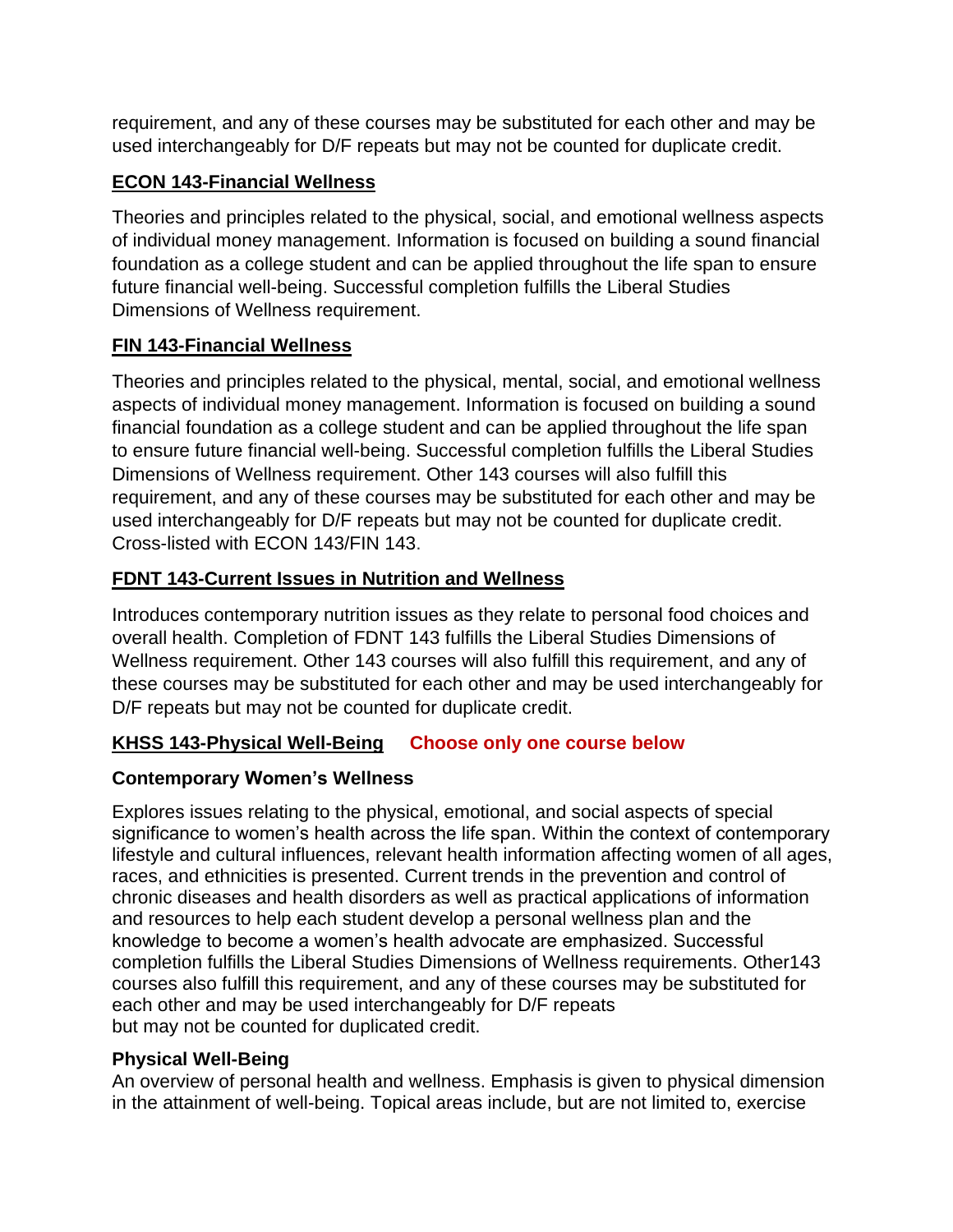and fitness, healthy eating and weight management, substance use and abuse, disease prevention, and sexuality. Also covers stress management and emotional wellness. Guides in the development of an individualized wellness plan to improve overall physical well-being. Successful completion fulfills the Liberal Studies Dimensions of Wellness requirement. Other 143 courses also fulfill this requirement, and any of these courses may be substituted for each other and may be used interchangeably for D/F repeats but may not be counted for duplicate credit.

#### **Wellness through Strength Training**

Promotes the attainment of personal well-being through the use of a comprehensive strength training program. Students will focus on the attainment of improved wellness by creating and participating in an exercise regime that focuses on muscular fitness, flexibility, and body composition. The exercise program will utilize a variety of resistive regimes including kettle bells, dumbbell circuits, and plyometrics. Students will evaluate their current level of fitness then participate in a physical activity self-improvement program. Meets Dimensions of Wellness for Liberal Studies requirement. Other 143 courses will also fulfill this requirement, and any of these courses may be substituted for each other and may be used interchangeably.

# **NURS 143-Heathy People Promoting Wellness**

An introduction to the pathway of health and wellness through contributions to one's environment and community. The interconnectedness of self, others, nature, and society on one's health and wellness is emphasized. Students are guided through decision-making processes regarding life choices to maximize personal well-being. A personal wellness plan that incorporates aspects of physical and social health is developed using the Healthy People framework. Completion of NURS 143 fulfills the Liberal Studies Dimensions of Wellness requirement. Other 143 courses will also fulfill this requirement, and any of these courses may be substituted for each other and may be used interchangeably for D/F repeats but may not be counted for duplicate credit.

#### **Liberal Studies Electives:**

#### **ARHI 205- Ancient to Medieval Arts**

Examines a selection of art and architectural forms from the Prehistoric period through the late Middle Ages, in relation to the political, social, economic, and religious forces that have shaped Western cultures.

#### **COMM 101 – Introduction to Communications, Media, and Culture**

Required of communications media majors. An introduction to the evolution, status, and future of communications media. Explores intrapersonal communication through self-assessment, values clarification, and feedback; interpersonal communication through interviews,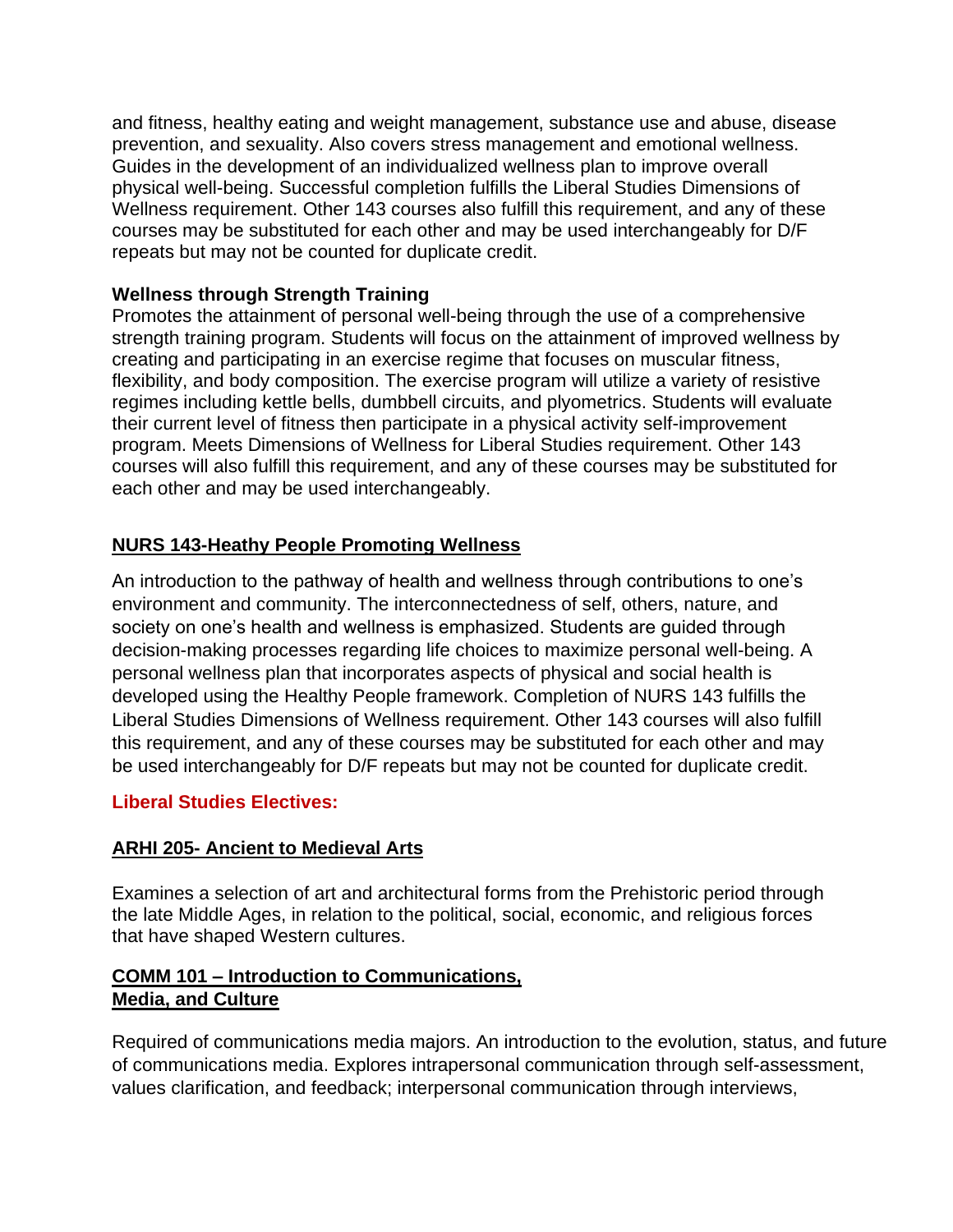observations, case studies, and gaming; and mass communications through the examination of the processes and the technology utilized to disseminate and manage information. Career paths, field applications, professional associations, and the primary literature are investigated.

### **COSC 101-Computer Literacy/IFMG 101 Computer Literacy**

An introductory course providing fundamental understanding of computers. Familiarizes students with the interaction of computer hardware and software. Emphasizes the application of microcomputers, the use of productivity software (word processing, spreadsheet management, file and database management, presentation graphics, web browsers, search strategies, and e-mail), and the social and ethical aspects of the impact of computers on society. (Does not count toward computer science major.) Note: cross-listed as BTED/**[IFMG](https://catalog.iup.edu/content.php?filter%5B27%5D=COSC&filter%5B29%5D=101&filter%5Bcourse_type%5D=-1&filter%5Bkeyword%5D=&filter%5B32%5D=1&filter%5Bcpage%5D=1&cur_cat_oid=6&expand=&navoid=841&search_database=Filter&filter%5Bexact_match%5D=1#tt9498) [101](https://catalog.iup.edu/content.php?filter%5B27%5D=COSC&filter%5B29%5D=101&filter%5Bcourse_type%5D=-1&filter%5Bkeyword%5D=&filter%5B32%5D=1&filter%5Bcpage%5D=1&cur_cat_oid=6&expand=&navoid=841&search_database=Filter&filter%5Bexact_match%5D=1#tt9498)**. Any of these courses may be substituted for each other and may be used interchangeably for D/F repeats but may not be counted for duplicate credit.

### **ECON 122 – Principles of Microeconomics**

Economics of firm; theory of consumer demand; determination of price and output in different market structures; distribution of income; economic growth.

### **FDNT 145 – Personal Nutrition**

Encourages students to practice and adopt food behavioral choices that can be applied to everyday life. Evidence-based information concerning weight control, nutrients, diseases, and lifecycle nutrition is presented. Appropriate for students who are not nutrition majors or minors. (Titled Introduction to Nutrition before 2014-15.)

#### **THTR 132-Introduction to Acting**

Introduces the art and craft of the theater from the actor's point of view. Through practical application, students develop personal and professional skills that enhance oral communication, self-presentation, and self-confidence. Students also develop the ability to respond knowledgeably to theatrical productions as an audience member

#### **Free Electives:**

# **ARHI 207- Renaissance through Modern Art**

Studies art from the Renaissance through the Modern periods in western Europe in light of historical events and in the broader context of political, philosophical, religious, and social developments, including women and underrepresented groups as subjects, creators, and patrons of the arts. Issues of exoticism, Orientalism, and colonialism are discussed.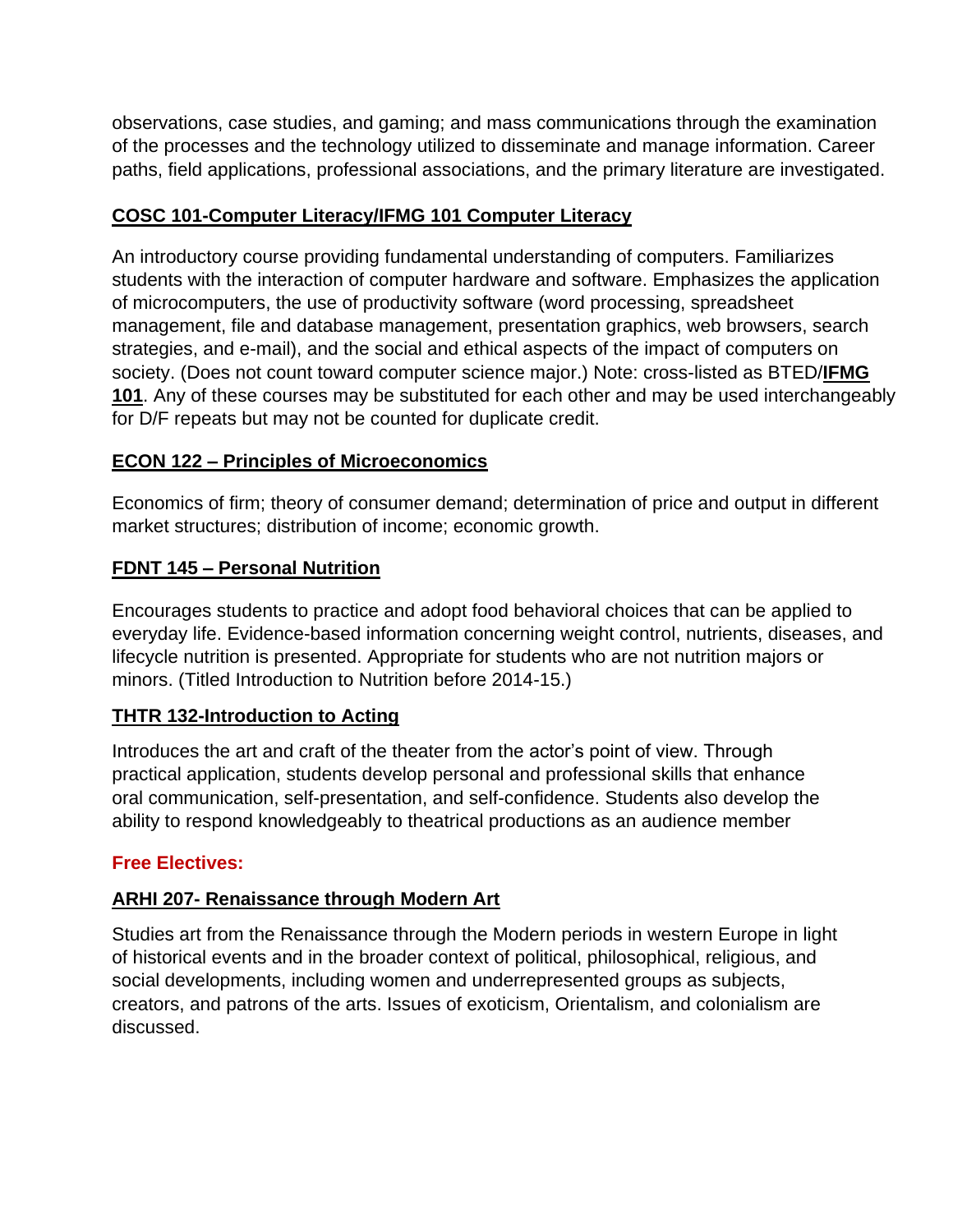#### **BIOL 105-Cell Biology**

Introduces concepts and applications for understanding human biological function from the point of view of cellular biology.

#### **GEOG 105- Our Digital Earth: Mobile Devices, Web Applications, and Geospatial Technology**

An overview of evolving geographically enabled (geospatial) technologies and applications and explores the wide-ranging impacts of geospatial technology on human decision-making, perceptions, and society. Covers location-based services, including personal navigation, global positioning systems (GPS), web-based mapping services, and social networks with real-time location information commonly found on personal mobile devices such as phones, tablets, and personal computers. Explores the technologies and societal implications of our digital planet with particular focus on the geospatial technologies that make geographically enabled mobile and web applications possible.

#### **THTR 111-Foundations of Theater**

A primary course for those engaged in theater and any other performance-related area so as to define the nature of theater art, develop one's own individual system of analysis, and finally acquire an understanding of process, dramatic structure, composition, genre, theatrical styles, and a theory of performance.

#### **THTR 116-Fundamentals of Theatrical Design**

Introduces the fundamentals of scene, costume, lighting, and sound design for theater and dance. Focuses on creative processes used by designers to make choices. Topics include script analysis, director and designer communication, and the integration of the design elements into a unified production.

#### **THTR 131-Stage Movement**

Instruction in basic stage movement and the visualization of character. Includes work in character development through variety in movement, introductory work in juggling, stage combat, and mime, and the assessment, awareness, and correction of individual movement problems.

#### **Foreign Language Electives:**

#### **CHIN 101-Elementary Chinese I- 4 credits**

For beginning students. Introduces the Chinese language, with attention focused on the three modes of communication: interpretive listening and reading, interpersonal speaking and writing, and presentational speaking and writing. Students learn pronunciation, fundamental grammatical patterns, and how to write approximately 250 characters. Also imparts knowledge of Chinese culture and society. Attendance is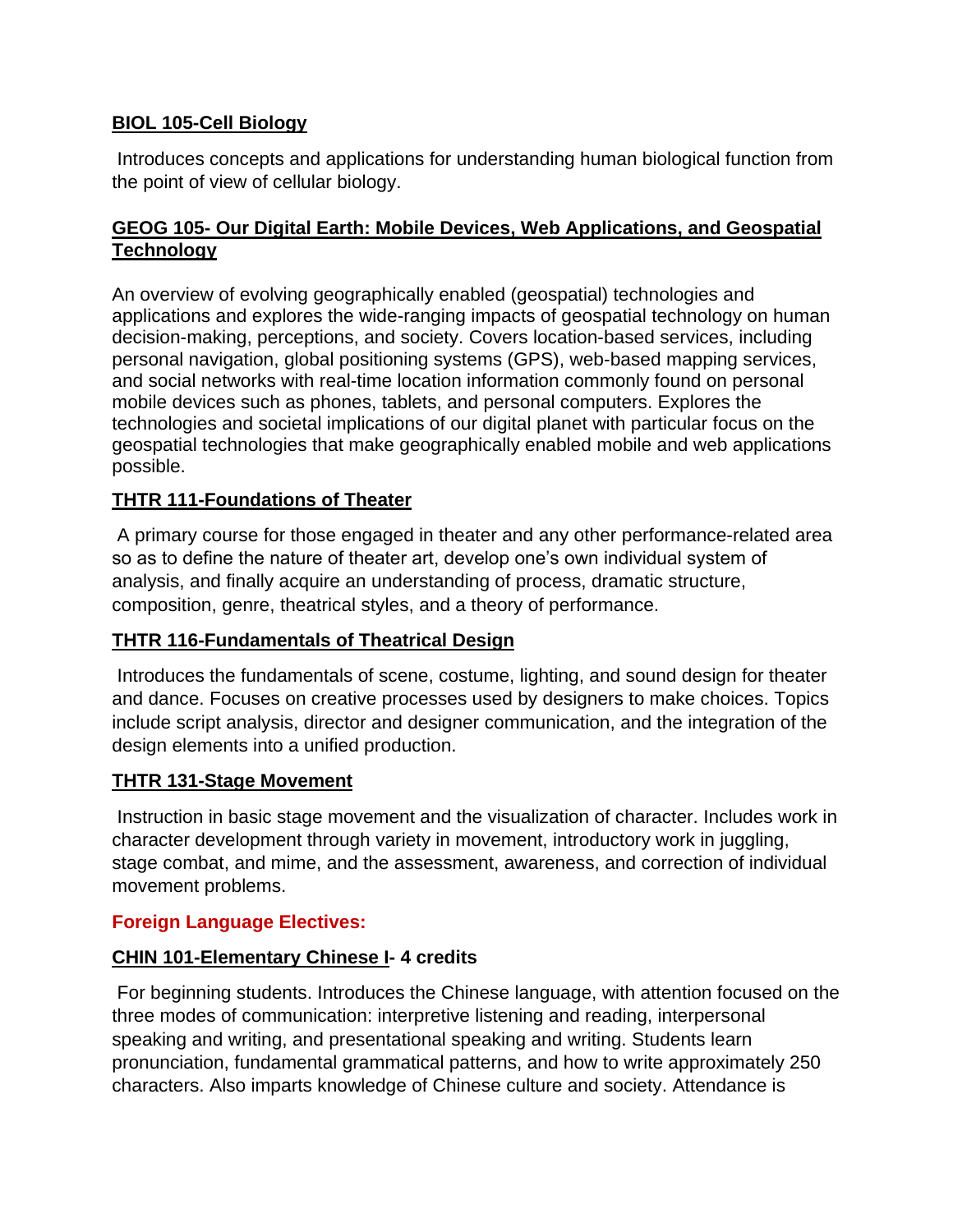required. May not register for or take a D/F repeat in CHIN 101 when credit has already been received for a higher-numbered Chinese course.

### **Chin 102-Elementary Chinese II-4 credits (liberal studies elective)**

# **Prerequisite:** [CHIN](https://catalog.iup.edu/content.php?filter%5B27%5D=CHIN&filter%5B29%5D=&filter%5Bcourse_type%5D=-1&filter%5Bkeyword%5D=&filter%5B32%5D=1&filter%5Bcpage%5D=1&cur_cat_oid=6&expand=&navoid=841&search_database=Filter&filter%5Bexact_match%5D=1#tt4271) 101

A continuation of Elementary Chinese I, focusing on the three modes of communication—interpretive listening and reading, interpersonal speaking and writing, and presentational speaking and writing—to build proficiency in using the Chinese language in real-life situations. Also imparts knowledge of Chinese culture and society. Attendance is required. May not register for or take a D/F repeat in CHIN 102 when credit has already been received for a higher-numbered Chinese course.

### **Chin 201-Intermediate Chinese-4 credits (liberal studies elective)**

### **Prerequisite:** [CHIN](https://catalog.iup.edu/content.php?filter%5B27%5D=CHIN&filter%5B29%5D=&filter%5Bcourse_type%5D=-1&filter%5Bkeyword%5D=&filter%5B32%5D=1&filter%5Bcpage%5D=1&cur_cat_oid=6&expand=&navoid=841&search_database=Filter&filter%5Bexact_match%5D=1#tt2184) 102

A continuation of previous work on the three modes of communication: interpretive listening and reading, interpersonal speaking and writing, and presentational speaking and writing, so that students can function in everyday situations. Also imparts knowledge of Chinese culture and society. Liberal Studies credit is given. Attendance is required. May not register for or take a D/F repeat in CHIN 201 when credit has already been received for a higher-numbered Chinese course.

# **FRNC 101-Basic French I\*- 4 credits**

### **Prerequisite:** Appropriate score on the placement test (WebCAPE score between 0 and 285)

For beginning students. Not open to native speakers, except by special permission of department. Students must achieve an appropriate placement test score to enroll (score between 0 and 285). Special focus on aural/oral skills. Students learn in a multimedia environment. Students converse and ask questions in simple present tense. They become acquainted with elements of daily lives of native speakers of French around the world. Attendance is mandatory. May not register for, or take a D/F repeat in, FRNC 101 when credit has already been received for a higher-numbered French course.

# **FRNC 102-Basic French II\*-4 credits (liberal studies elective)**

**Prerequisite:** [FRNC](https://catalog.iup.edu/content.php?filter%5B27%5D=FRNC&filter%5B29%5D=&filter%5Bcourse_type%5D=-1&filter%5Bkeyword%5D=&filter%5B32%5D=1&filter%5Bcpage%5D=1&cur_cat_oid=6&expand=&navoid=841&search_database=Filter&filter%5Bexact_match%5D=1#tt6276) 101, or qualifying score on the WebCAPE placement test (286-362), or instructor permission

For beginning students. Students must achieve an appropriate placement test score to enroll (score between 286 and 362). Special focus on aural/oral skills. Students learn in a multimedia environment. Students converse and ask questions in simple present tense. They can now express commands and directions and are introduced to the expression of punctual actions in the past. They further investigate the daily lives of native speakers of French around the world. Attendance is mandatory. May not register for, or take a D/F repeat in, FRNC 102 when credit has already been received for a higher-numbered French course.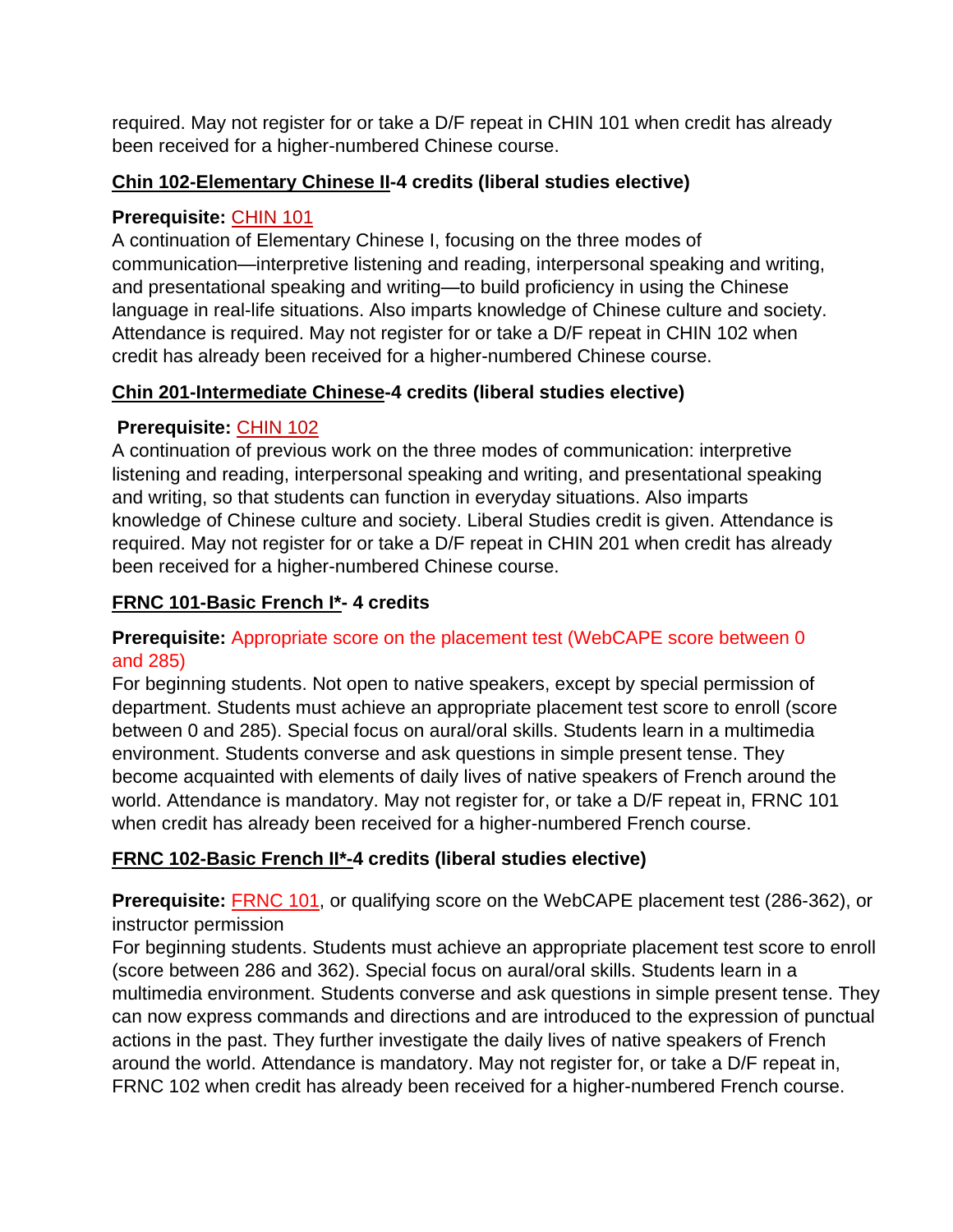#### **FRNC 201-Intermediate French\*-4 credits (liberal studies elective)**

**Prerequisite:** [FRNC](https://catalog.iup.edu/content.php?filter%5B27%5D=FRNC&filter%5B29%5D=&filter%5Bcourse_type%5D=-1&filter%5Bkeyword%5D=&filter%5B32%5D=1&filter%5Bcpage%5D=1&cur_cat_oid=6&expand=&navoid=841&search_database=Filter&filter%5Bexact_match%5D=1#tt3889) 102, or qualifying score on the WebCAPE placement test (score above 362), or instructor permission

Continued study of French; development of listening, reading, speaking, and writing, but primary emphasis is on aural/oral skills. Students use a multimedia environment to learn to converse and ask questions in the past. Students learn the different way to express completed action that occurred at a specific time in the past vs. expressing an action that continued in the past over an indefinite, undetermined period of time; students review how to narrate and describe in the past, ask and give directions, talk about the future, avoid repetitions, learn to combine simple sentences, express and understand conditional sentences, express and understand subjective statements, and understand indirect discourse. Through the use of multimedia, students continue their inquiries into the daily lives of native speakers of French around the world. Attendance is mandatory. May not register for, or take a D/F repeat in, FRNC 201 when credit has already been received for a higher-numbered French course. Liberal Studies Humanities credit is given for this course.

#### **GRMN 101-Elementary German I- 4 credits**

For beginning students. Introduction to the German language emphasizing communication through reading, writing, speaking, and listening. Focus on pronunciation and basic grammatical concepts to enable students to communicate in the present tense in a range of situations. They will be able to negotiate a limited number of personal needs and handle basic social interactions related to their daily lives. They become acquainted with a variety of cultural aspects of German-speaking countries. Attendance is required. May not register for or take a D/F repeat in GRMN 101 when credit has already been received for a higher-numbered German course.

#### **GRMN 102-Elementary German II\*- 4 credits (liberal studies elective)**

#### **Prerequisite:** [GRMN](https://catalog.iup.edu/content.php?filter%5B27%5D=GRMN&filter%5B29%5D=&filter%5Bcourse_type%5D=-1&filter%5Bkeyword%5D=&filter%5B32%5D=1&filter%5Bcpage%5D=1&cur_cat_oid=6&expand=&navoid=841&search_database=Filter&filter%5Bexact_match%5D=1#tt8737) 101 or equivalent

A continuation of **[GRMN](https://catalog.iup.edu/content.php?filter%5B27%5D=GRMN&filter%5B29%5D=&filter%5Bcourse_type%5D=-1&filter%5Bkeyword%5D=&filter%5B32%5D=1&filter%5Bcpage%5D=1&cur_cat_oid=6&expand=&navoid=841&search_database=Filter&filter%5Bexact_match%5D=1#tt3078) 101**. Emphasizing communication through reading, writing, speaking, and listening. Focus on pronunciation and expansion of grammatical concepts to enable students to communicate in present, past, and future tenses in a variety of situations. Students will be able to negotiate a limited number of personal needs, handle a range of interactions related to their daily lives, and manage simple social transactions. They expand their cultural knowledge of German-speaking countries. Attendance is required. Liberal Studies credit is given. May not register for or take a D/F repeat in GRMN 102 when credit has already been received for a highernumbered German course.